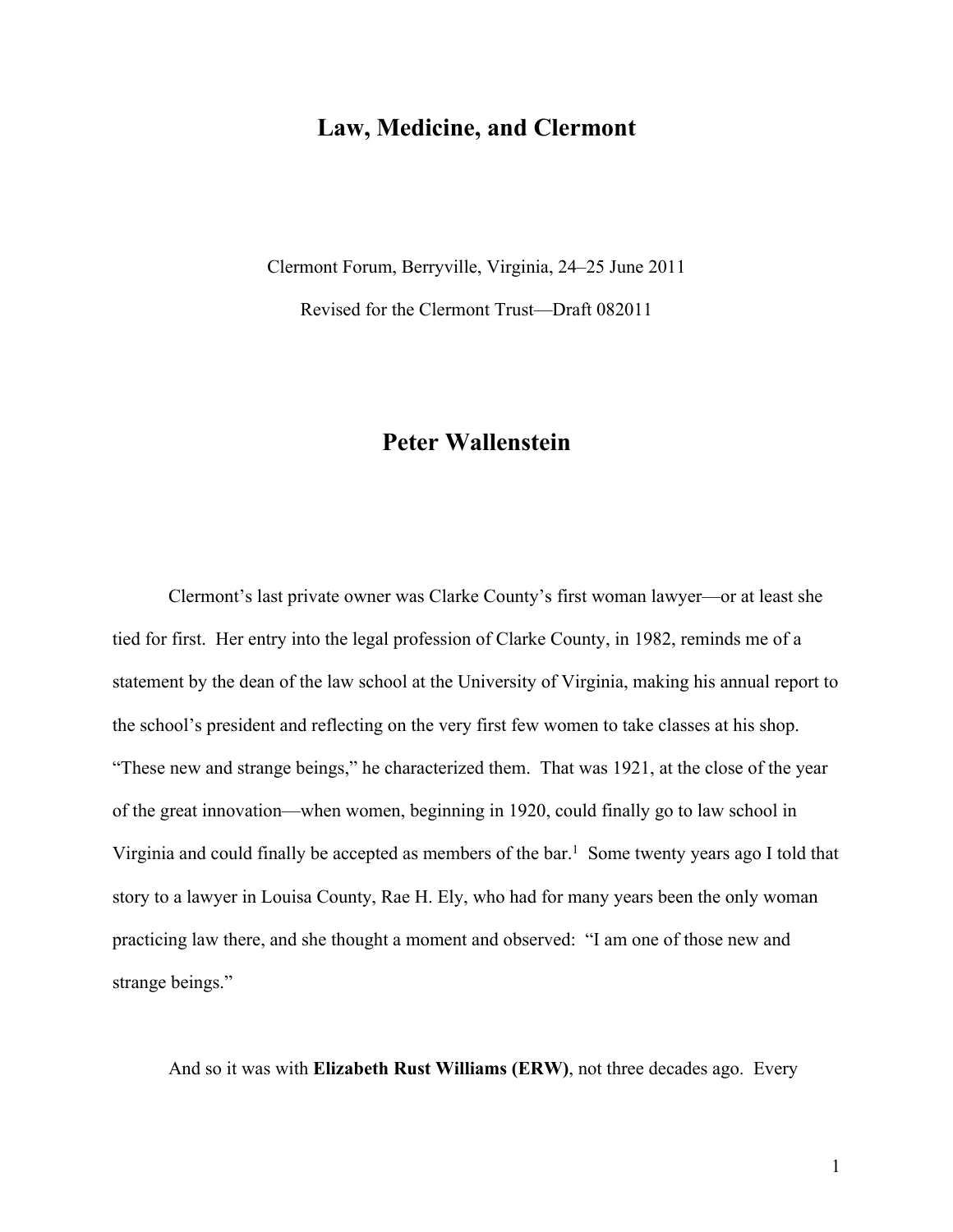community, early or late, had such a pioneer as she. After some years living in Washington, D.C., and elsewhere, she came back to Clermont as a lawyer, though her first profession was journalism. Through her father, her professional identity as an attorney stretched back to the founding of Clarke County. A lot of men in the family were lawyers, from pre–Civil War days to post–World War II times. Hers was the final chapter in a long and luminous story.

She also took on the role of historian of her family and her home place, Clermont, in a compilation *Clermont: The McCormick Family Farm, 1750, at Berryville, Virginia—A History of the People and the Place*. She began it by explaining her huge task: "When I write about 'Clermont,' I am writing about my father's mother's family, the McCormicks"—and this writer will do much the same here, building a bit upon ERW's effort. "In retrospect," she went on, it is absolutely ludicrous that I should end up having to be the one to do this, as my tenure here has been relatively short, and very much after-the-fact of any particularly intriguing or significant era."<sup>2</sup> More than that, she revealed, for her "the writing of history is sheer agony."<sup>3</sup> Careful as she was in this sustained act of will and determination as much as affection and loyalty, she uncovered "many mysteries," and she left some as well. $4$  As she notes: "So much of a wellmeant but erroneous nature has been written about matters related to 'Clermont' that it's hard to figure out where to begin to try to set things straight."<sup>5</sup> Yet, in honor of her efforts, and to the Clermont she loved and its continuing significance, this paper will retrace some of her steps and explore beyond where she left some important matters.

As practitioners of another learned profession, medicine, ERW's forbears stretched back into the 1730s, to her multi-great (five in all) grandfather **Dr. John McCormick**, an early doctor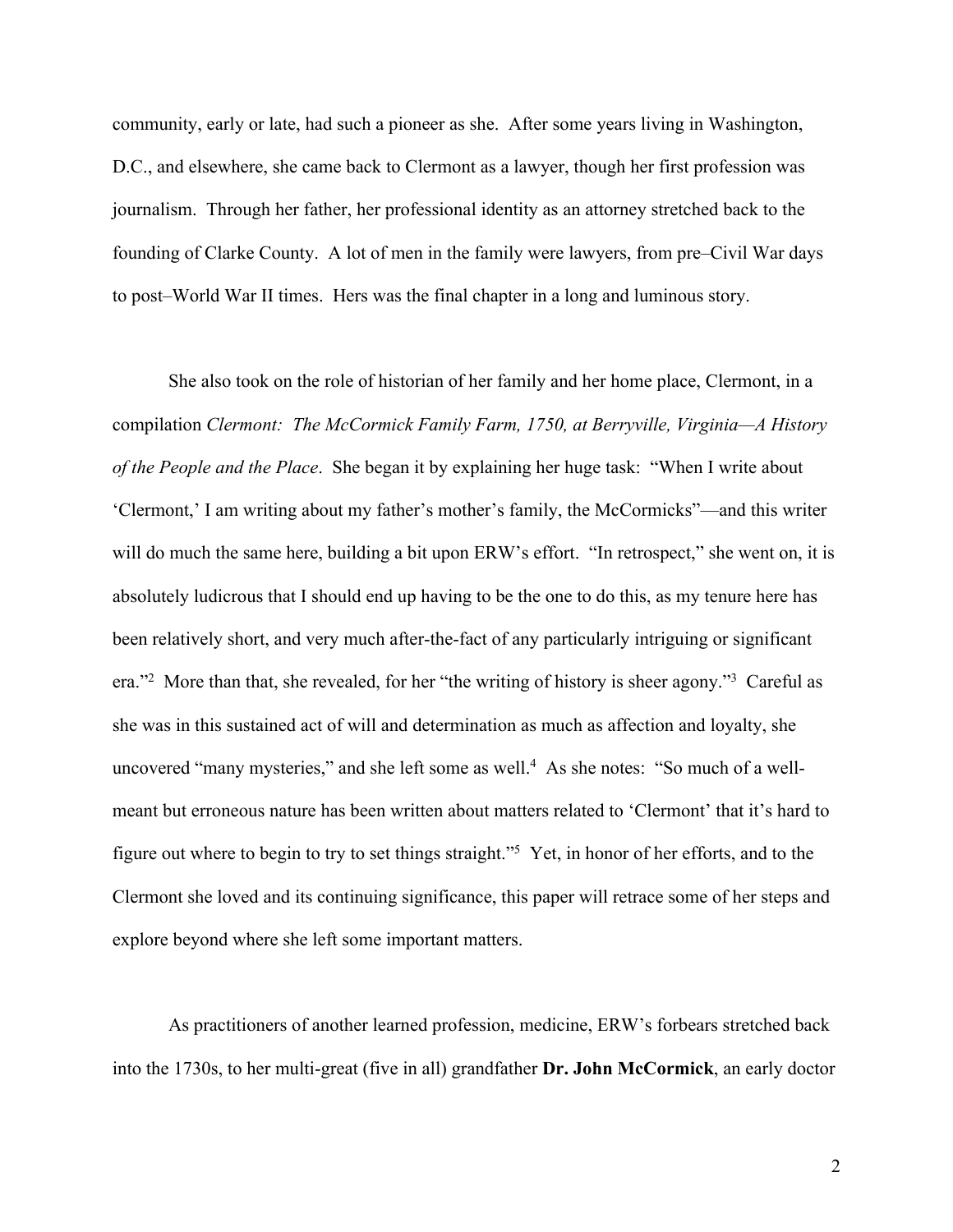in the Shenandoah Valley. So we can take one or both of these two professions, medicine and law, and track them through the Clarke County area for as long as the county has been here, indeed for nearly as long as people of European origin have settled in the area. Viewed another way, Clermont is a portal through which we can trace local involvement in big events and broad developments through much of the country's history, especially in Virginia but also the South more generally, and indeed the nation and beyond.

### Dr. John McCormick, Patriarch of the Clarke County McCormicks

Dr. John McCormick was an eighteenth-century, Atlantic-history kind of guy, even if the details may be uncertain. He started out on one side of the pond, in the late-seventeenth century, but then as a fairly young adult moved permanently to British North America, where he died shortly before the American Revolution. Just as Clermont has witnessed the major events and developments of all of U.S. history, Dr. John witnessed most of the colonial—the prerevolutionary—development of the Shenandoah Valley.

A Scots-Irish immigrant to the colonies, as ERW tells us, he is said to have come to the Valley of Virginia via Pennsylvania, as most newcomers to the region did then; to have graduated from the University of Edinburgh, in Scotland; to have been the first physician to settle west of the Blue Ridge; and to have brought with him to the Old Dominion a substantial medical library.<sup>6</sup> So he came of age in that vast swath of Presbyterian country—actually,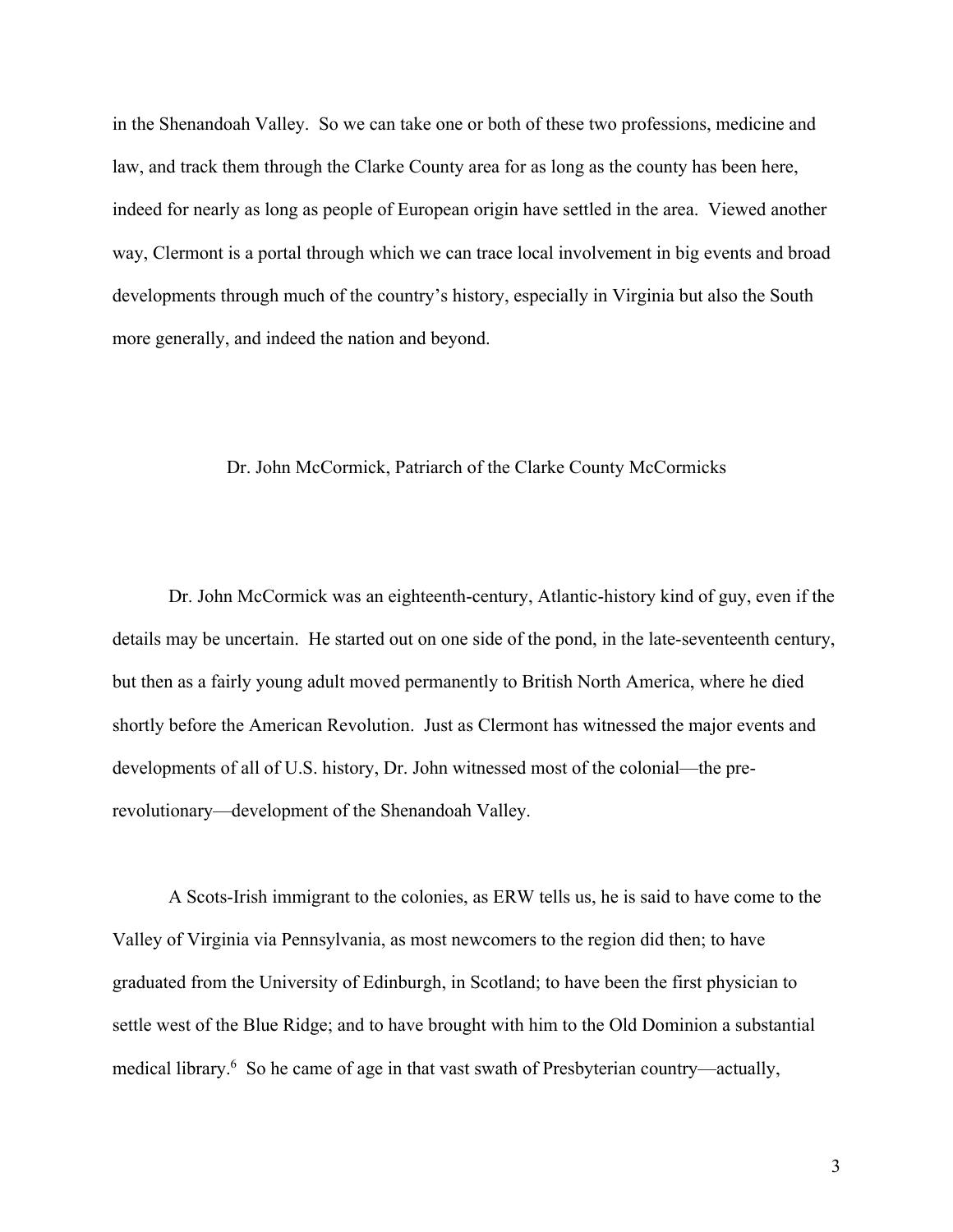Anglican too—that includes northern England, Scotland, and Ireland, especially northern Ireland.7

Or not. Some early books on the Shenandoah, and on medicine in eighteenth-century Virginia, give his place of origin as Ireland and his schooling as at the "University of Dublin," so Trinity College; and certainly later generations of the McCormick family, by the nineteenthcentury, were Episcopalian. As ERW put it, giving the nod to one option but faithfully registering another, he was "probably" a native of Scotland, and he was also "a graduate of Edinburgh University [and here she cites her authority], or possibly Dublin [and again she cites sources]."8

Or, again, not. Actually, it is now possible to clarify Dr. John's medical training, or at least to un-confirm what has long been stated. An assiduous search by Dwight A. Radford, a professional genealogist, for Dr. McCormick as a student at either Edinburgh or Dublin has come up empty. As to Dublin (or, rather, Trinity College), this report states: "The University of Dublin's medical school began in 1711 early enough for John to have attended," and it was the "only medical college or university in Ireland at the time." Yet "the earliest listed John McCormick/McCormack/Cormick, etc. in any of their records was in 1774, six years after John had died in Virginia." That of course would leave the University of Edinburgh, in Scotland, the first choice among writings that touch on the question. The report goes on, however, to state that among "all of the known educational institutions in both Scotland and Ireland where John could have attended," "none" of them can identify "a John McCormick (various spellings) who attended or graduated during the time period that the ancestral John was still in Ireland."9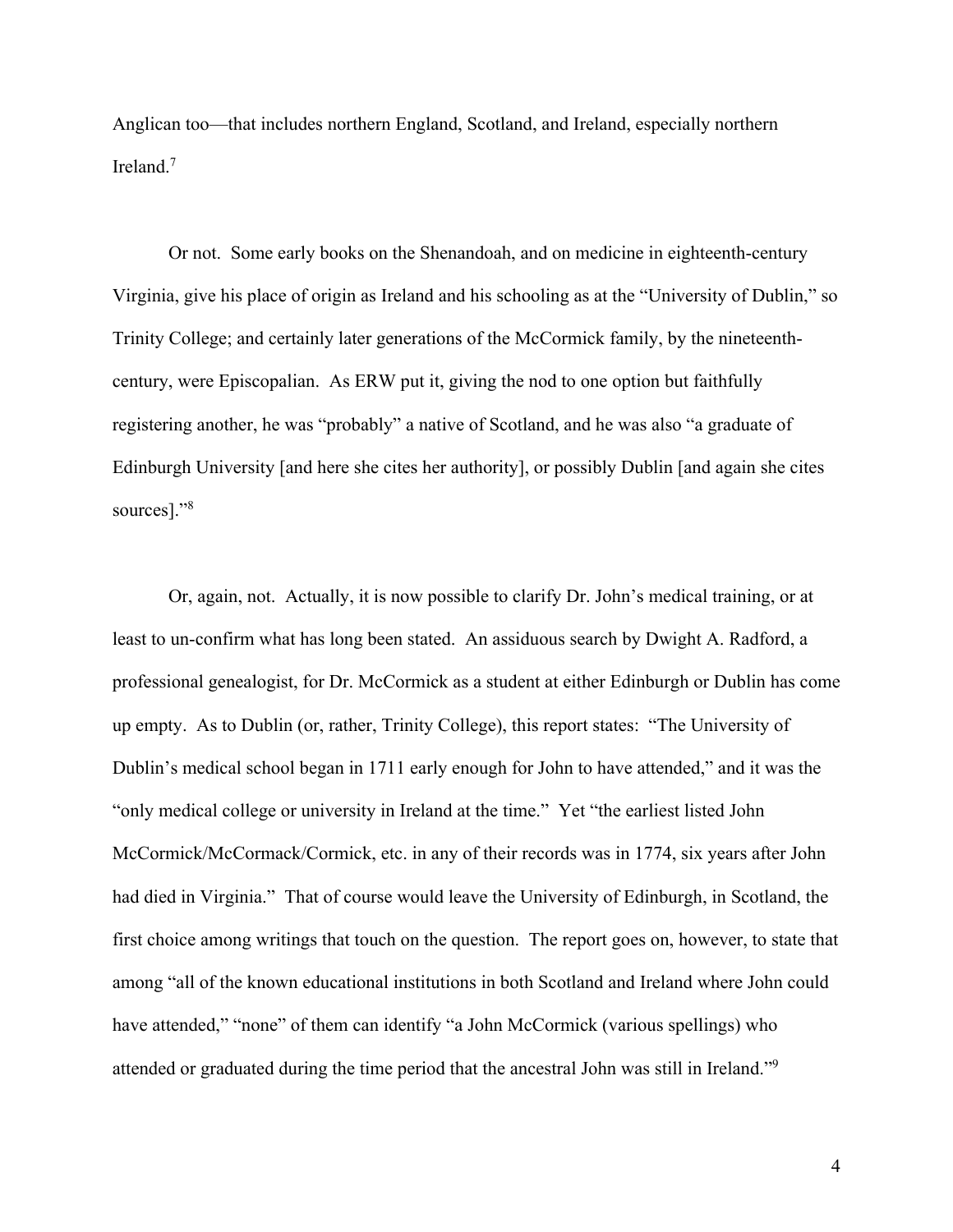So was Dr. John a fraud? Did he show up in the colonies and, working with nothing but aspiration and ambition, simply lay claim to an identity that would permit him to practice medicine? That he is reported to have had a considerable medical library might in itself be inconclusive. But on top of that, the contact at the University of Dublin went on, very helpfully, to note regarding "John's credentials of 'Dr.'" that "there were many apprenticeships or other less formal methods of training in which an individual received instruction in medicine and other fields and then referred to themselves as Doctor." And of course we know that, in the field of law, this less formal—or extra-institutional—approach remained true in Virginia into the twentieth century.

So while we should no longer be saying about Dr. John that he earned a medical degree at one school or another before embarking for the New World, it seems we can and should continue to say about him that he had a legitimate honorific and his professional name was Dr. McCormick. In fact, as we'll see shortly, at least three of the McCormick lawyers from the nineteenth century obtained their training in this non-institutional manner. So we can conclude that Dr. John remains rightly considered the progenitor of a family in which, over the generations, and beginning with him, any number of valued professionals worked in the field of medicine.

Dr. John died in Frederick County in 1768. In between his arrival in Virginia and his death late in the colonial era, he lived for a considerable time in what is today Jefferson County, West Virginia, not far from Clermont. The birth of his fourth child, Francis, in April 1734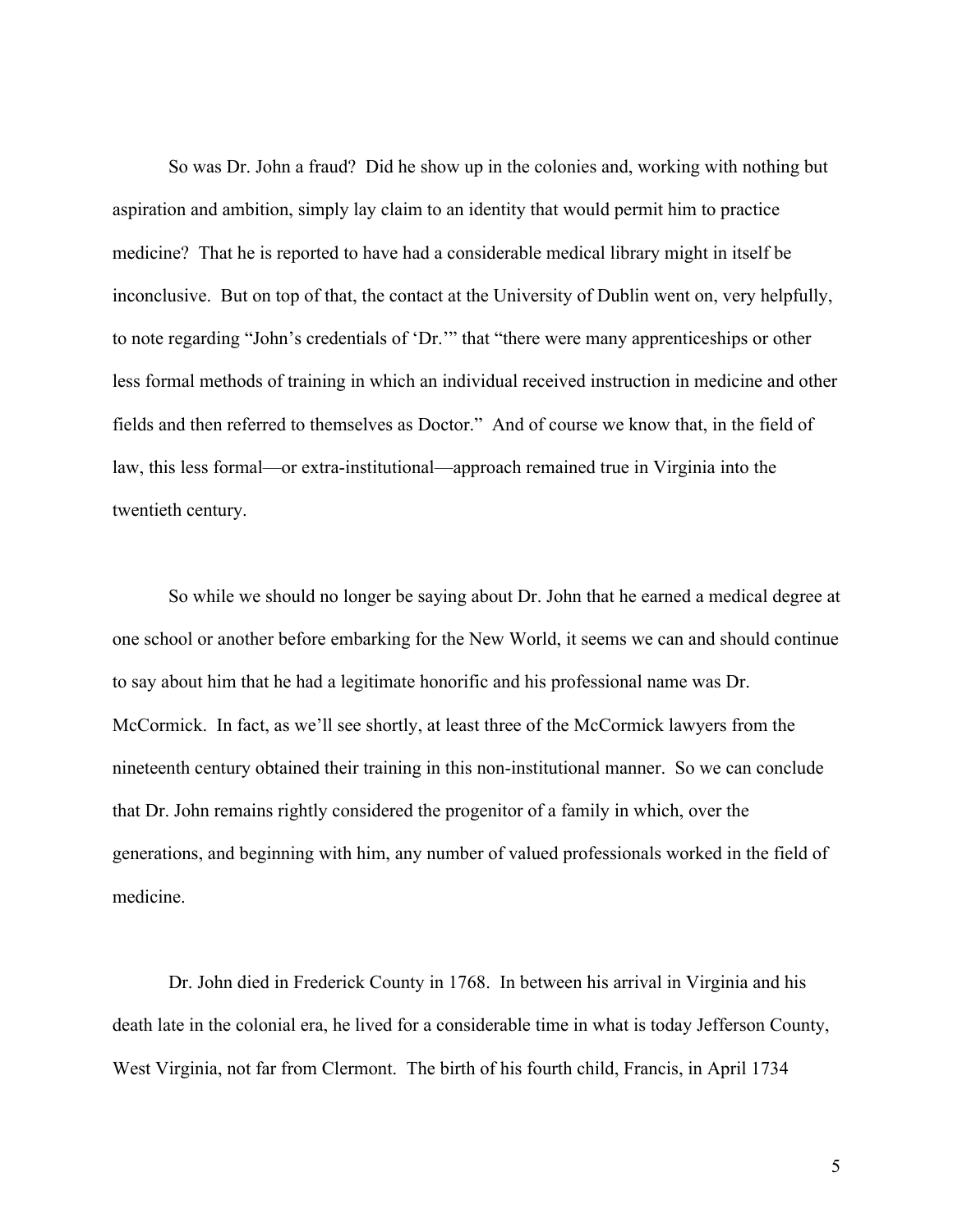anchors him to a particular time and place early on. About the time Francis turned six years old, Dr. John built "The White House" there, a structure ERW describes as bearing "an uncanny resemblance" to Clermont, which would be built barely a decade later. In the early 1750s, a young surveyor named George Washington did some work in the area just before the home later known as "Clermont" was built, and in 1752 he also surveyed Dr. John's residence less than ten miles away at "The White House."10

If we take a half-dozen or so key players from Clermont's long past, we can outline the history of medical and legal practitioners among the McCormick family descendants from the mid-eighteenth century through the end of the twentieth, as well as among the people who married into the family and became also thereby parts of the Clermont story. Dr. John McCormick is our first figure from the medical wing of Clermont's professional past, and Ms. Williams supplies the final chapter in the legal wing. In between, I'll speak here of such people as Dr. Cyrus, lawyer Province, Dr. Charles, lawyers Hugh and Marshall, and Dr. Albert, as well as ERW's cousin Rose—Rose Mortimer Ellzey MacDonald—and, certainly her father, Edward McCormick Williams, himself a distinguished lawyer. Down through the generations, though many McCormicks left for other places, many stayed behind, where Dr. John had put down roots. Whether they stayed or left, any number played out their professional roles as doctors and lawyers.

## The Clarke County McCormicks of the Nineteenth Century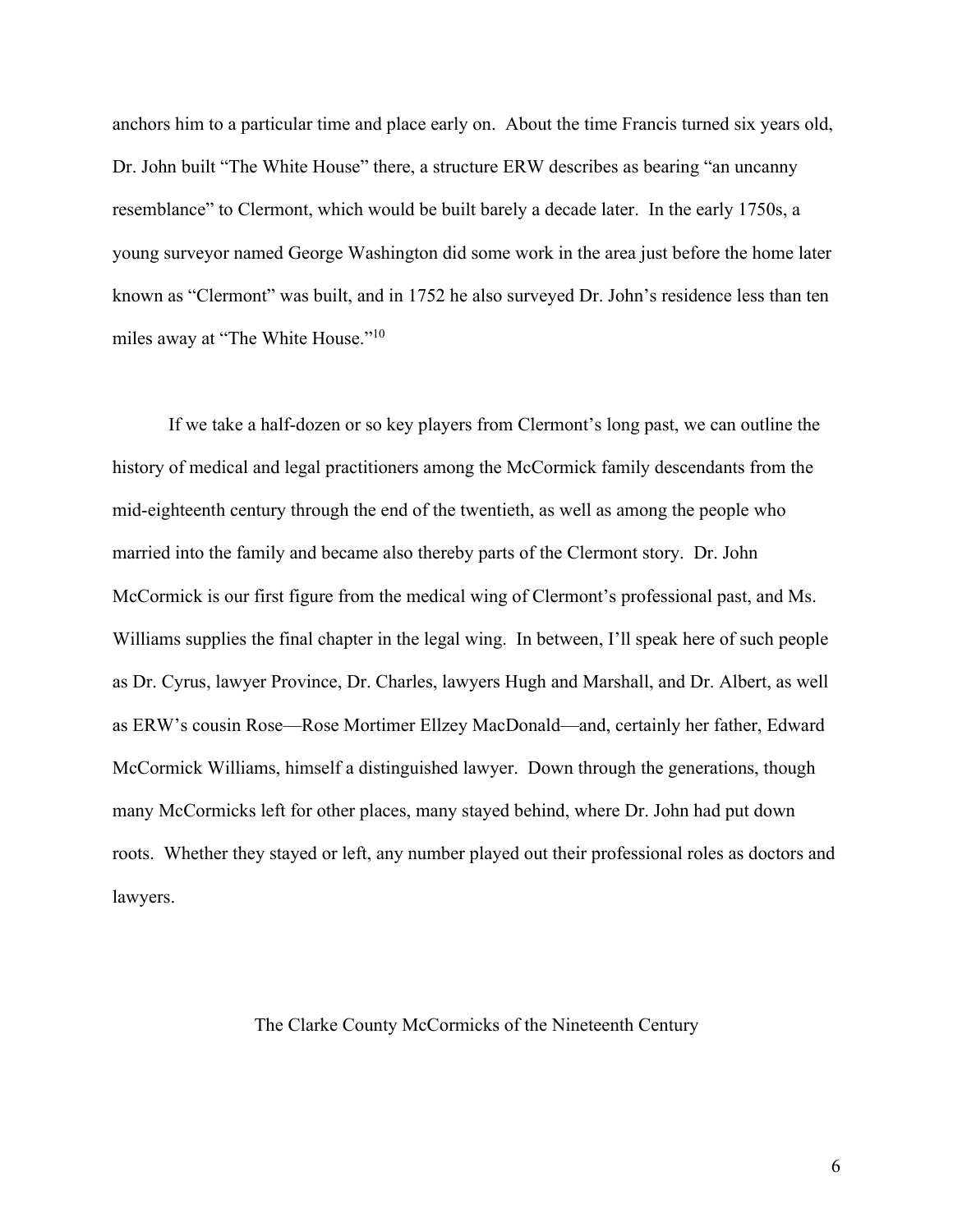So let's skip now for a century after Dr. John's arrival in the Virginia colony's backcountry by the 1730s. His great-grandsons played important roles in the early history of Clarke County, from its founding in 1836. **Dr. Cyrus McCormick**, whom ERW termed a "distinguished physician," served, she says, in a delegation that journeyed to Richmond to make the case for a separate county. Settled largely by planter families from eastern Virginia, it differed strongly from the central tendencies of the western part of county. As the starkest indicator of how different the two sections of old Frederick County were, a majority of the residents of Clarke County in the 1830s—52 percent according to the Census of 1840—were slaves.<sup>11</sup>

When the quest for a separate county proved successful, **Francis McCormick** served for many years as a founding member of the Clarke County Court. Both he and Dr. Cyrus had signed the 1833 petition that launched eastern Frederick County's bid for a separate county—as did Dawson, "Provins Jr.," and a collection of other McCormicks.12 **Province McCormick** was for a quarter-century the new county's commonwealth's attorney—the first in a string of descendants of Dr. John to serve Clarke County for lengthy periods in that capacity. He had studied law under Alfred Powell in nearby Winchester and then practiced his profession from 1822 until 1870, three years before he died.

And the next generation, those at least mostly born at Clermont? Province McCormick's five surviving children included Charles McCormick, a surgeon in the Confederate Army. Hugh Holmes McCormick became a lawyer. So did Marshall McCormick, the second of the three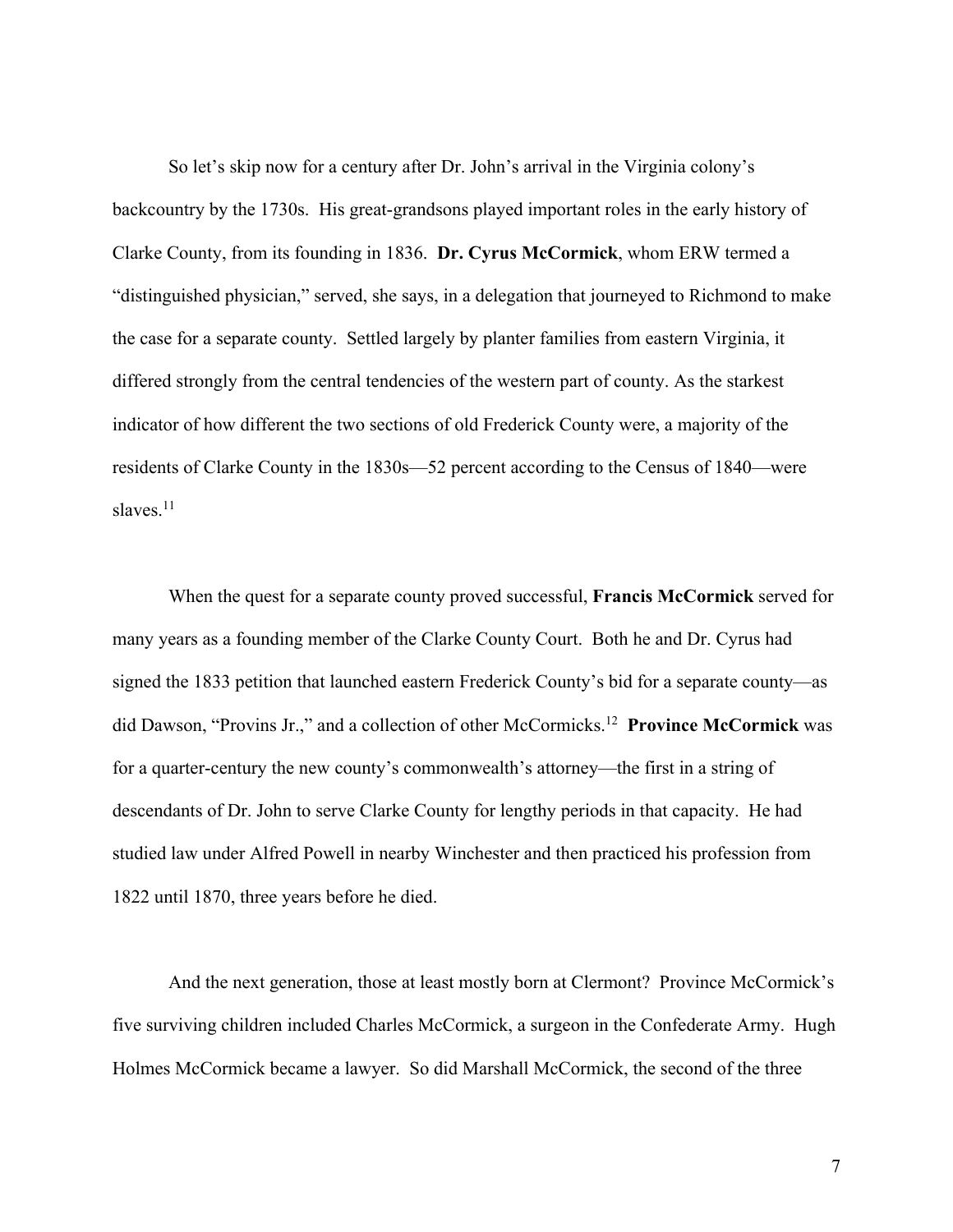McCormicks to serve as Clarke County commonwealth's attorney. A sibling, Annie, married Dr. J. Conway Brown of next-door Loudoun County.13

Among that cohort, **Dr. Charles A. McCormick** (c.1840?–1861) shows up in Tennessee, where, we are told, he was "a surgeon in the army, " served as "a member of Gen. Albert Sidney Johnston's staff," and "died from exposure in the Confederate service in 1862," perhaps at Shiloh, and therefore in April that year.<sup>14</sup> His name appears on the Confederate monument in front of the Clarke County Courthouse, where, if you look to your left as you exit the building, you'll see it toward the bottom of the column facing you, the north side. Clermont is just a few miles from what was about to become the West Virginia border, but Clermont itself—no surprise, given Clarke County's origins, breaking away in the 1830s from what remained of Frederick County to its west, with a majority-slave population in the 1840 U.S. census—was decidedly gray.

Family lore and local history may not have the story of Dr. Charles quite right. A Confederate service record, with a single card, identifies an assistant surgeon named McCormick, with the Second (Walker's) Regiment of Tennessee Volunteers, organized out of Chattanooga, as having died in June 1861, the month after his appointment. Another source, Joseph Crute's *Confederate Staff Officers*, has an assistant surgeon named Charles McCormack (that's the spelling) as attached to the staff of Tennessee general Gideon J. Pillow in 1861.15 Pillow, appointed by Tennessee governor Isham Harris in early May 1861 to be a senior major general in the Tennessee militia, or Provisional Army of Tennessee, became a brigadier general in the Confederate Army in July 1861, so a month after Dr. Charles's reported death—and found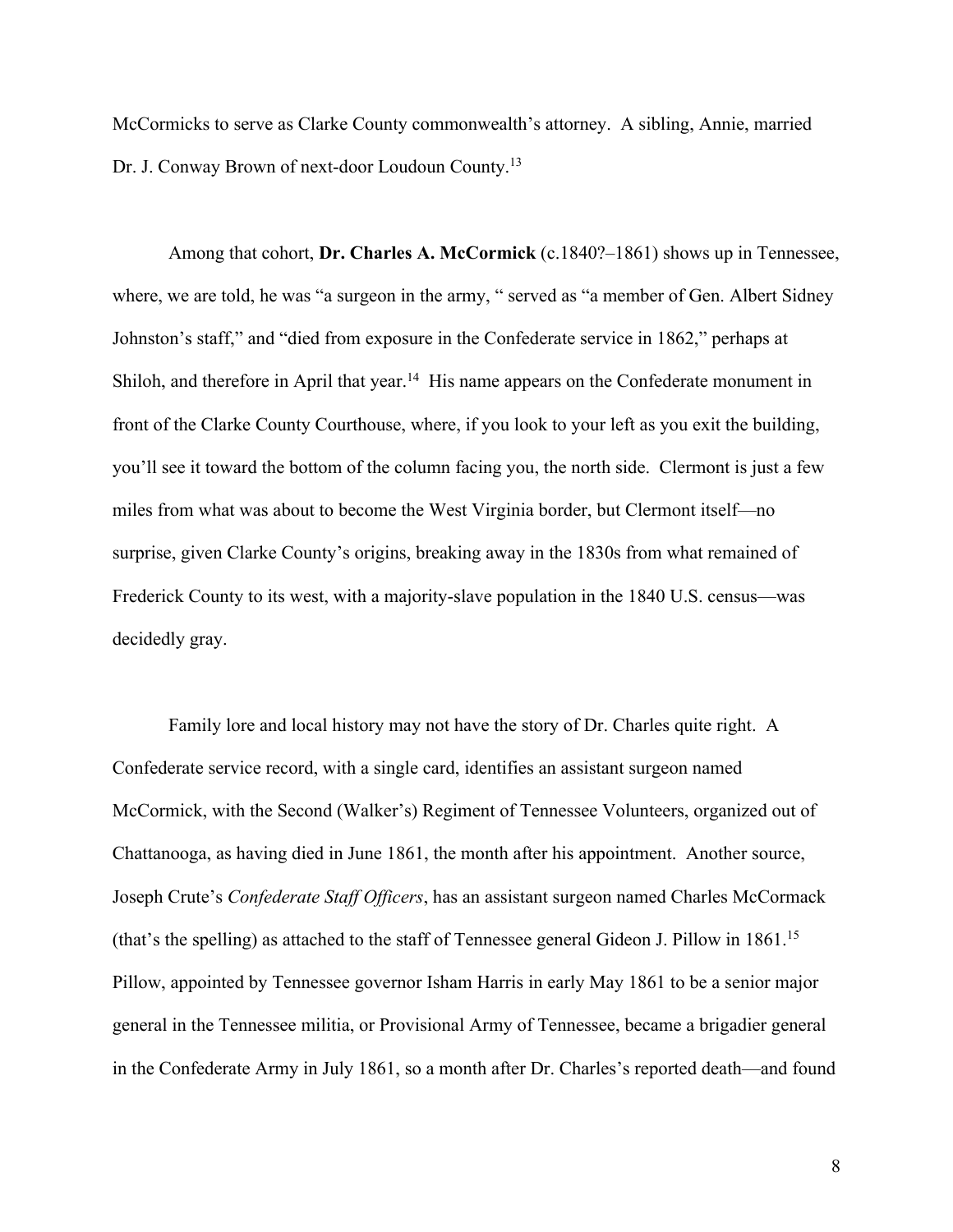himself for a time under the command of General Johnston, who himself died at the Battle of Shiloh, in southwestern Tennessee, in April 1862.

Two of his brothers—Hugh Holmes and Province—joined the Confederate military as teenagers and served until the war's end. Marshall, the youngest, born in 1849, just missed the war.<sup>16</sup> The Confederate monument—especially to those who, like Dr. Charles, died at war unveiled on 21 July 1900, carries these words: "Erected to the memory of the sons of Clarke who gave their lives in defense of the rights of the states and of constitutional government. Fortune denied them success but they achieved imperishable fame."<sup>17</sup>

#### **Hugh Holmes McCormick** (1844–1870) and **James Marshall ("Marshall")**

**McCormick** (1849–1918) both studied law with "Judge Parker" and then practiced law in Clarke County, Hugh from 1867 until his early death in 1870, Marshall for far longer. The Judge Richard Parker with whom they worked is not Judge Richard Elliott Parker (1783–1840), who served briefly in the U.S. Senate but resigned to accept an appointment to the Virginia Supreme Court, where he served from 1837 until his death three years later at his home near Snickersville, in Loudoun County. Rather, they worked with Judge Richard Parker (1810–1893), who practiced in Berryville, served in Congress for the 1849–1851 term, presided as circuit court judge from 1851 through the Civil War and beyond until 1869, and then practiced in Winchester. In his most notable appearance as circuit court judge, this Judge Parker presided over the trial of the white northern abolitionist John Brown after the raid at Harpers Ferry, a short distance from Clermont, in October 1859.18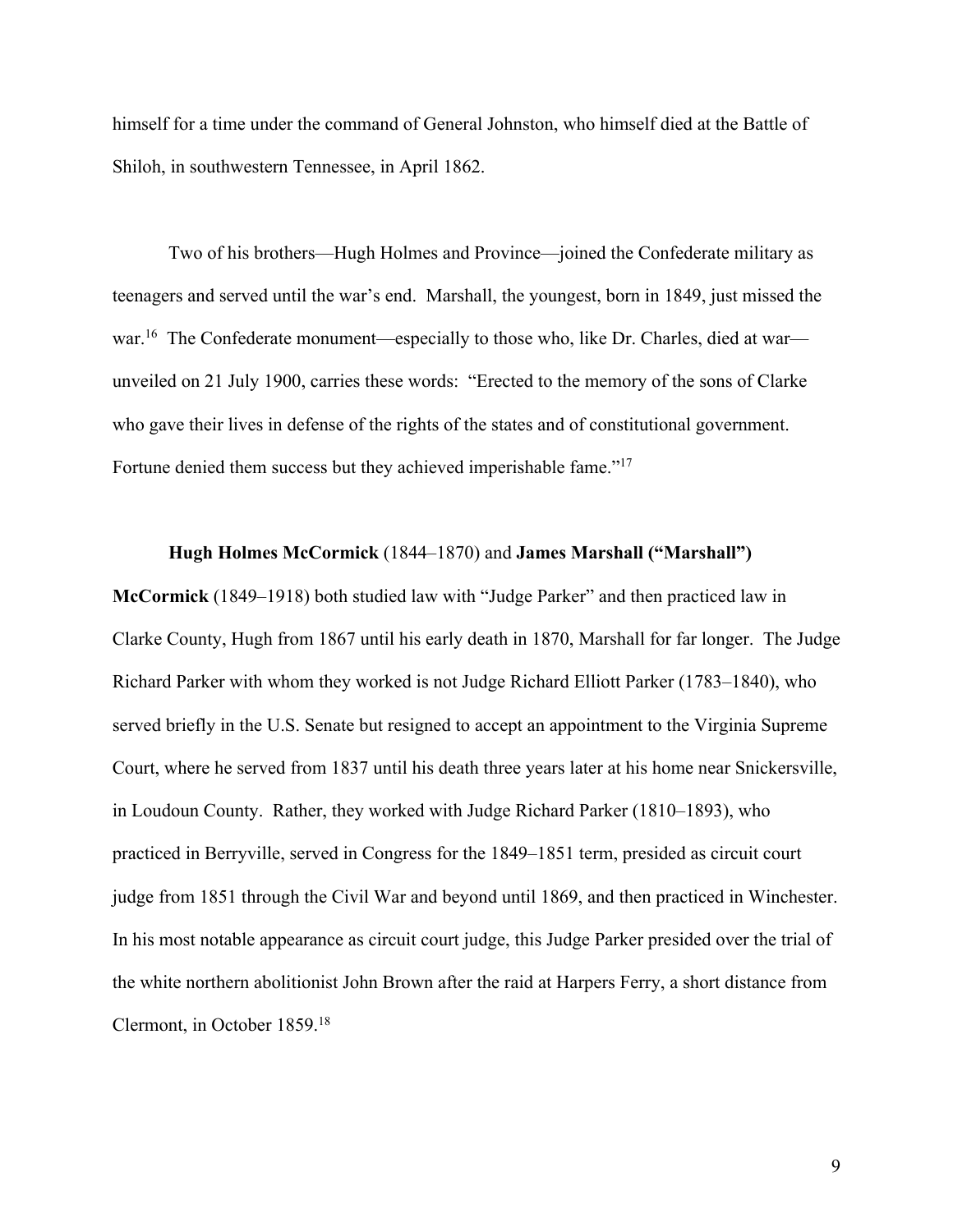Hugh and Marshall, therefore, worked with Judge Parker in nearby Winchester toward the end of, and soon after, his time as a judge in the Clarke County area, a decade after the famous trial and at about the time that the political turmoil of Reconstruction in Virginia brought to an end, or at least interrupted, the terms in office of a number of long-time political and judicial figures. Marshall, a graduate of the University of Virginia, began his practice in 1871 and almost immediately entered political life. In addition to serving as mayor of Berryville for three terms, he was commonwealth's attorney of Clarke County for nine years, mostly in the 1870s. Then he ran for Virginia Senate, where he served for the 1883–1887 term, representing Clarke, Frederick, and Warren counties, and where he co-sponsored a new election law, the Anderson-McCormick law of 1884. Designed to address the open electorate that had produced the biracial Readjuster revolution in Virginia's elections of 1879 and 1881, he was an architect of an early move toward disfranchisement to end such threats to the traditional leaders of the Commonwealth, to restore the supremacy of white Democrats.19

#### Twentieth-Century Descendants of Dr. John McCormick

Let's move to yet another generation, those born at least largely after the Civil War—that would be Dr. John's great-great grandchildren. Dr. **Albert Montgomery Dupuy McCormick** (1866–1932) served the U.S. Navy as a surgeon, much of it at Annapolis. Dr. **James Jett ("Jett") McCormick** (1968–1939), a graduate of VPI and the UVA Medical School, established the first bacteriological lab in Norfolk and then continued to practice medicine in Virginia's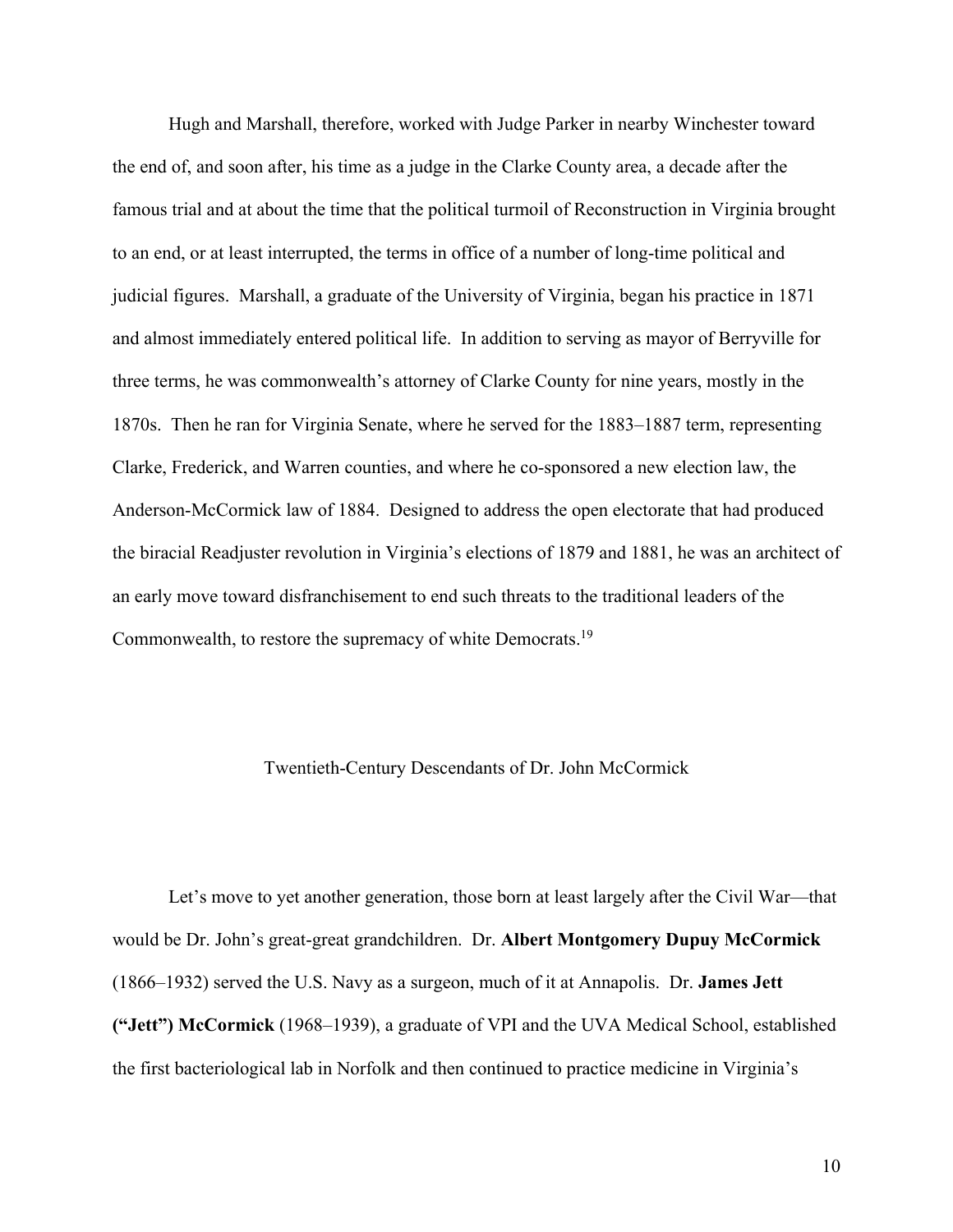second-biggest city for some thirty-five years. Finally, in the early 1930s he served the city as Health Commissioner, using his position to promote the pasteurization of milk and eradication of mosquitoes.20

Another member of that generation, a cousin of ERW, was **Rose Mortimer Ellzey MacDonald** (1871–1953), who never trained as a lawyer but nonetheless served as a juvenile judge from 1924 to 1931. That her taking such a position, which came shortly after Virginia first allowed women to be lawyers, seemed to many of her peers and family members "unseemly" and even "dangerous." Referring to "a post which concerned some of her family members and friends," a news feature in 1989 about her used such language to characterize concerns felt or expressed back six decades earlier.<sup>21</sup> Thus it provides a measure of how much changed across the twentieth century for ERW to become a practicing lawyer in her home county—or, rather, the negative responses to it do.

Notable as is her tenure as a judge, in her dominant identity she was a teacher. ERW herself says by way of tribute: "Cousin Rose was this 'once considered a gifted child's' tutor. Thanks to her perseverance, I could read, write, add, subtract and multiply (we never made it quite to division) before even entering first grade." Always in one school or another, Rose MacDonald grew up on the campus of VMI, where her father taught engineering, studied at Norwood Institute in Washington, D.C., at Shepherd College nearby in West Virginia, and at the College of William and Mary. Cousin Rose established a school in Berryville and became supervisor of Clarke County's rural white schools. During the Great Depression, she set up a hot lunch program—making a spare room in the Riverside School into a kitchen, securing supplies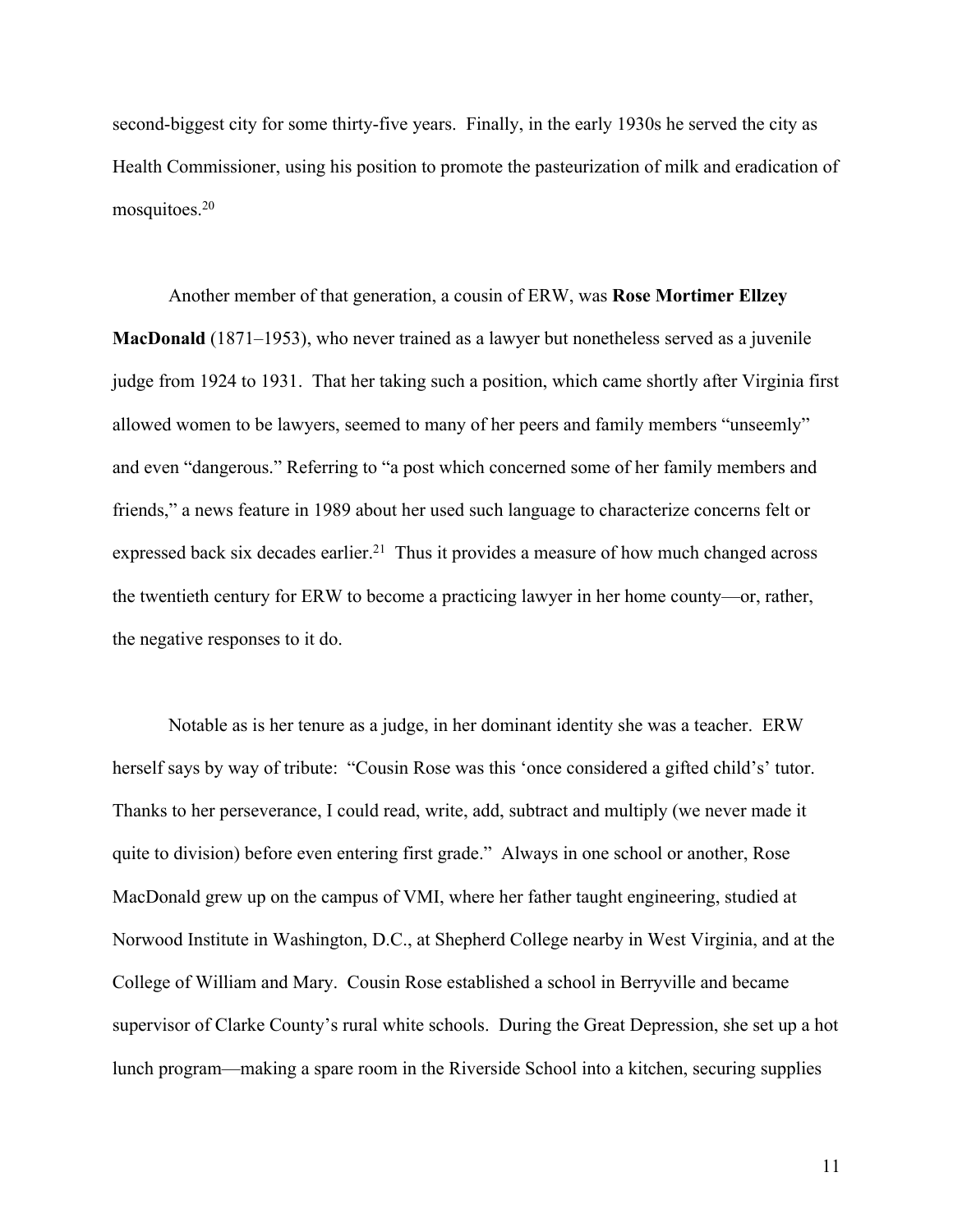from a New Deal agency, and putting her female students to work—learning how to cook making hot soup for lunch. Dedicated to the teaching of adults, she wrote *Clarke County, A Daughter of Frederick: A History of Early Families and Homes* (1943)—one of ERW's more important sources for reconstructing the history of the McCormick family, Clermont, and Clarke County. Even more dedicated to teaching children, she wrote *Then and Now in Dixie* (1933), a history of the South designed for young readers of the sort she knew from her work in Clarke County's white schools. Appointed by a long series of state governors, she served on the Virginia state Board of Education from her appointment in 1930 until her death in 1953.22 Her work as a juvenile judge might be considered another facet of this core of her life's work. Not a lawyer, she became a judge; always a teacher, she played that role there as well.

And finally we survey the generation that, born around the beginning of the twentieth century, preceded ERW (1945–2004). Her father, **Edward McCormick Williams** (1903– 1980)—a great-grandson of Dawson McCormick, who bought Clermont back in 1819, thus beginning the nearly two-century tenure that connected the McCormick family to that place in what soon became Clarke County—graduated from VMI in 1923 with a degree in electrical engineering. He tried himself out working in Washington, D.C., for the C&P Telephone Company and then as a salesman for the Electrical Storage and Battery Company. But the engineering side didn't work for him—he didn't come from a family of engineers—so he tried law school on the side, and in 1930 he earned his law degree from the National University Law School in Washington, D.C., now the George Washington University school of law. He began practicing law in Clarke County, and never stopped his practice, but he was also commonwealth's attorney for Clarke County for 36 years, from 1 January 1936 until 1 January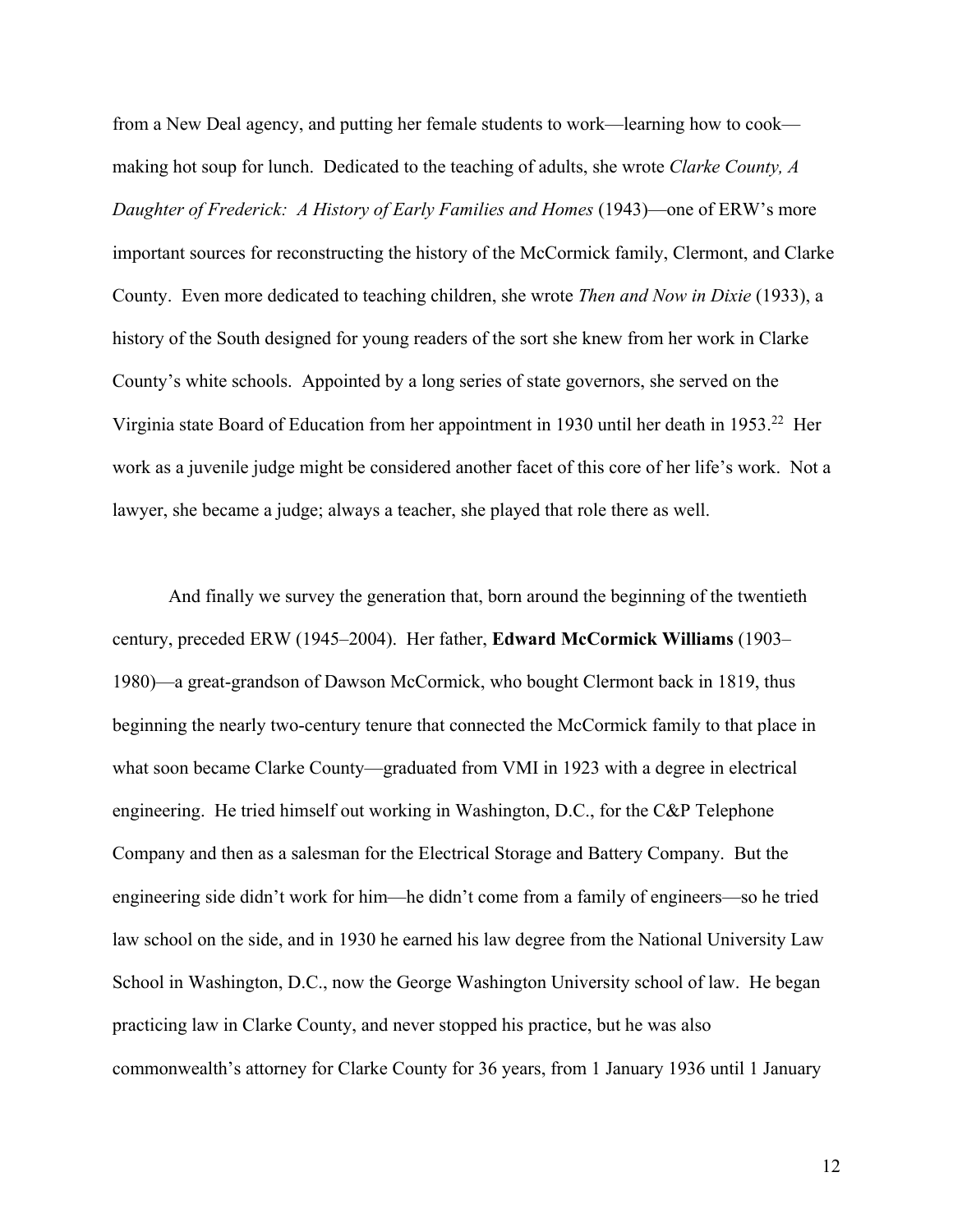1972. In 1971 he announced his intent not to run for reelection, rather to "to devote more time to my private practice." His daughter ERW, meanwhile, had finished college, worked for a time as a receptionist at a D.C. law firm, and gone into journalism. One of the news accounts on the occasion of his retirement captures him as a man and a prosecutor:

. . . although Mr. Williams' tone of voice is low and modulated and his manner courtly, the bristly eyebrows and penetrating stare have been known to wilt many a witness. . . .

In victory, though, Mr. Williams did not seem to be vindictive. Many time, he ash joined with a defense attorney to recommend leniency for an offender caught in a web of circumstances not entirely his own fault. . . .

Certainly he does not fit the TV image of the rough, hard-boiled prosecutor. He has retained his ability to see criminals as human beings with imperfections, rather than as nameless creatures who prey on society.

One feels that Mr. William will miss the challenge of the office he has held so long.

Yet, the duties have grown tremendously and the strain of complying with an ever-growing list of higher court decisions has begun to take more and more time.

He confesses he will miss the tiny office building, located in the corner of the courthouse property, with its beautiful old wood and back-door access to the clerk's office."23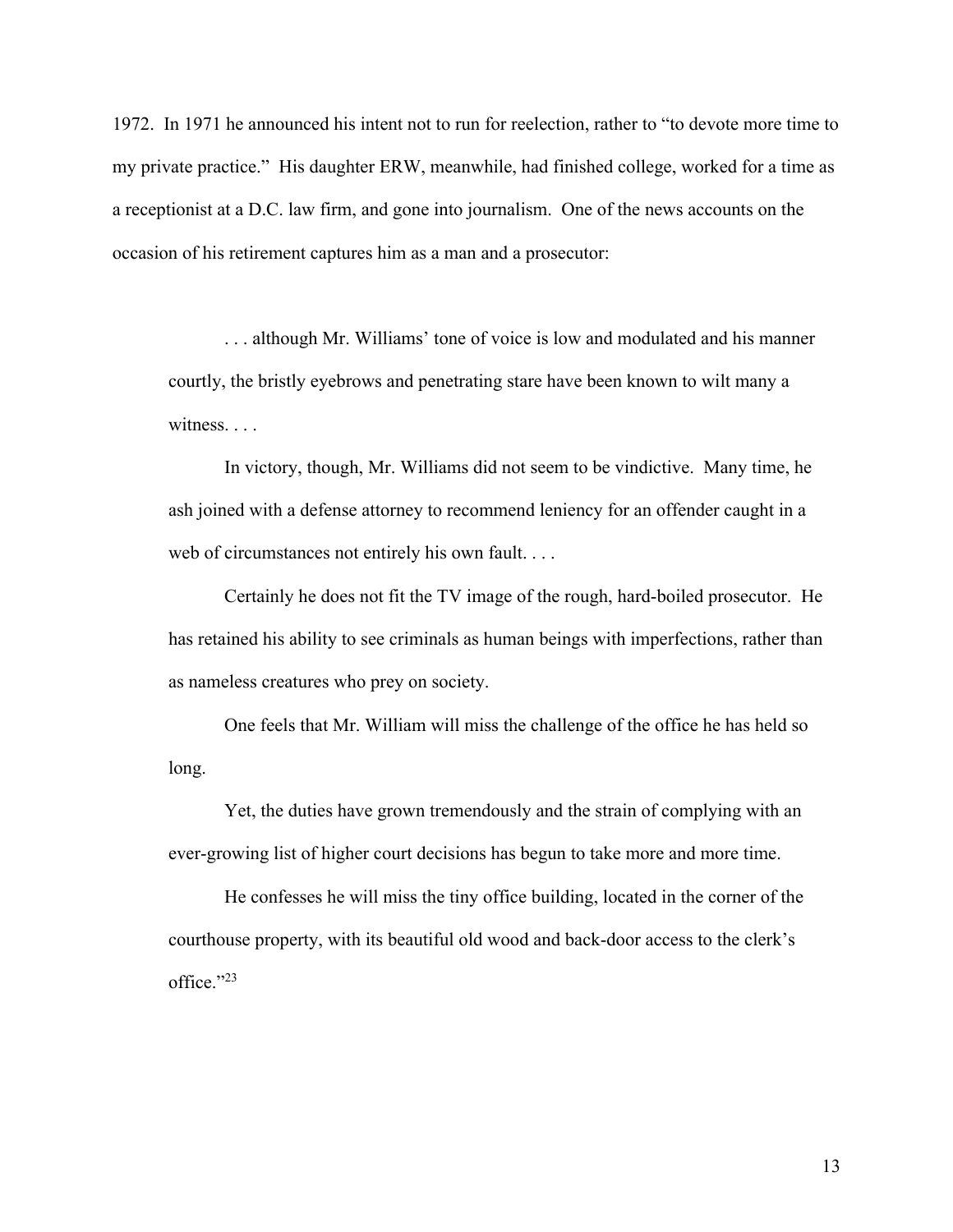His tenure in that office, even longer than any earlier member of the family, brought to a full 70 years the total among Province McCormick before the Civil War (25 or so), Marshall McCormick after the war (some 9), and Edward McCormick Williams in the middle third of the twentieth century (36). His 36 exceeded the combined 34 that his McCormick predecessors had occupied that post during the preceding hundred years.

What about women lawyers in the Clarke County area? Before at least the mid-1970s, the sole woman to practice law in the more or less immediate area seems to have been **Claudine Lovett** (1900–1969), who had her office in nearby Winchester. Even for some years after her death, little if anything changed along those lines to challenge the male numerical dominance in the legal profession.

But then came April 28, 1982, and the first woman lawyer—actually the first two—to be admitted to the practice of law in Clarke County: **Mary Ellen Kerr** (1948–1994) and **Elizabeth Rust Williams** (1945–2004).<sup>24</sup> Both women's portraits hang on the walls of the Clarke County General District Courthouse. Both died young—one in her fifties, the other in her forties—but both left their mark, and together they capture a seismic shift in gender roles in the learned professions.

Having tried out other ventures, as her father before her had done, ERW turned, as he had, to law. Perhaps she had decided, as her father's only son, to do law school in Washington, D.C., as he had, and return to Clarke County to help him with his law practice—although he died while she was working toward her degree.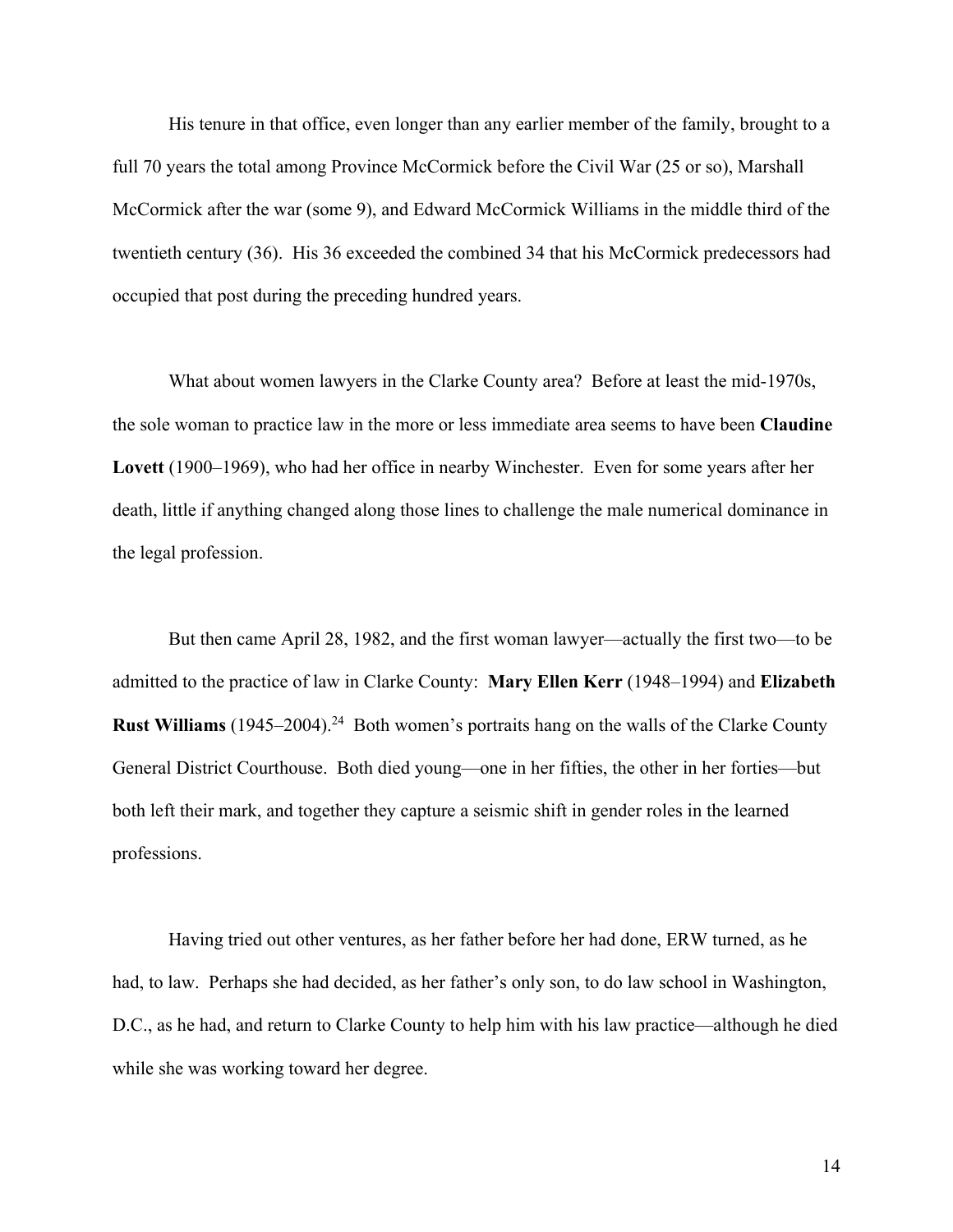One big change had taken place since she finished her studies as an undergraduate and looked about for a career. Mary Ellen Kerr had gone ahead anyway, as had, some years earlier, Rae H. Ely before she became a "new and strange being" in Louisa County. But in 1972, Congress passed Title IX of the Educational Amendments of that year. No longer, under the new law, could law schools (for example) discriminate against women applicants—or even permit recruiting of their graduating students by entities that themselves would discriminate against women law graduates. The numbers of women law students—and women law graduates, and women lawyers—began to soar. Not soon would the profession look like America, since the older cohorts of course continued on, but each successive graduating class did look more like America, certainly in terms of gender.<sup>25</sup> So ERW embodied the new possibilities that, for the first time in all the years since Dr. John came to the colonies, meant women could realistically aspire to be a significant part of the story of law (or medicine) and Clermont, and Virginia, and America.

A product of private schools from K-12 through law school—the Powhatan School in Boyce, seven miles from Berryville, through the eighth grade; and high school at the Madeira School in Greenway—ERW had earned an undergraduate degree from American University and a journalism degree at George Washington University. Then she spent ten years, from the late 1960s to the late 1970s, writing for the *Washington Post* and other publications, including the *Philadelphia Daily News*, before earning a law degree. Back home in Clarke County, very soon she served as president of the Clarke County Bar Association, from 1983 to 1988. And the Virginia Women Attorneys Association—a new professional group formed only in 1981—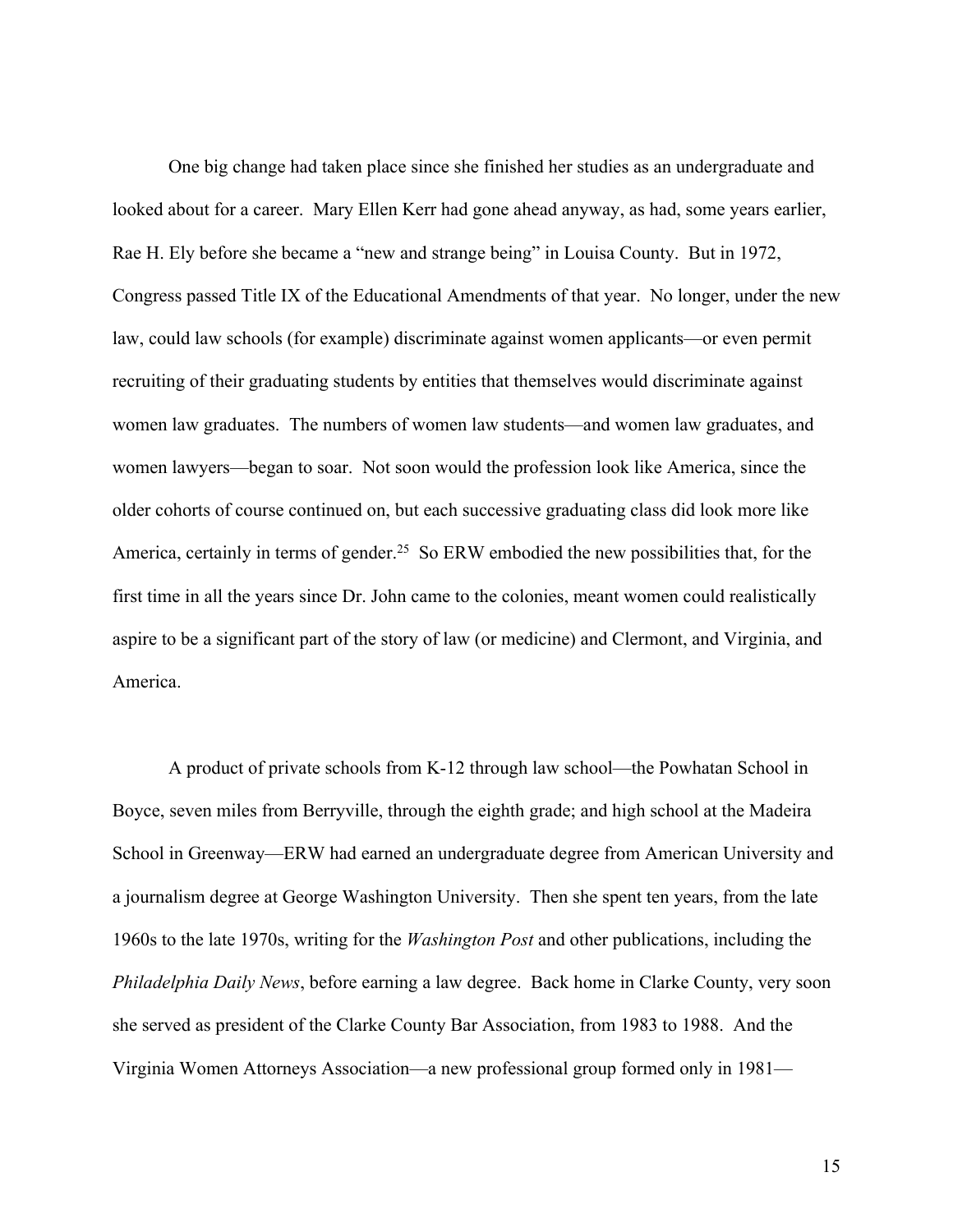recognized her as Outstanding Woman Attorney of Virginia in 1986. In addition to her practice in civil and criminal law, from 1986 to 1999 she served as a substitute judge in Clarke County, the first female judge in the 26th Judicial Circuit.<sup>26</sup> And of course, during that time, she set out to write the history of her family and the homeplace.

Mary Ellen Kerr's story was a variation on the personal and the professional. She married John Michael "Mike" Hobert—they had met in law school at Catholic University, in Washington, D.C.—and they began their careers in Iowa, where she had a job with the state helping provide legal services to low-income families. In 1981, the couple and their two young sons moved to Berryville to help Mike's father, Chester A. "Chet" Hobert (1903–2004), run Coiner's Department Store in downtown Berryville. Mike Hobert had graduated in 1966 from Clarke County High School and then earned undergraduate and law degrees at Catholic University, so he was returning home.<sup>27</sup>

In her career as a lawyer transplanted to Virginia, Kerr joined the Clarke County Bar Association and served as its president from 1990 to 1992—so, shortly after ERW's time in that office. Along the lines of her previous work in Iowa, the association established a pro bono program, which received a Virginia State Bar Award of Merit in the last year of her presidency—the same recognition, it seems, as was awarded ERW. The next year, she received the Virginia State Bar's Tradition of Excellence Award. During the same period, she founded the Northern Shenandoah chapter of the Virginia Women Attorneys Association, and she served as chapter president from 1992 to 1994. But she died in 1994, of cancer, at the age of 45.28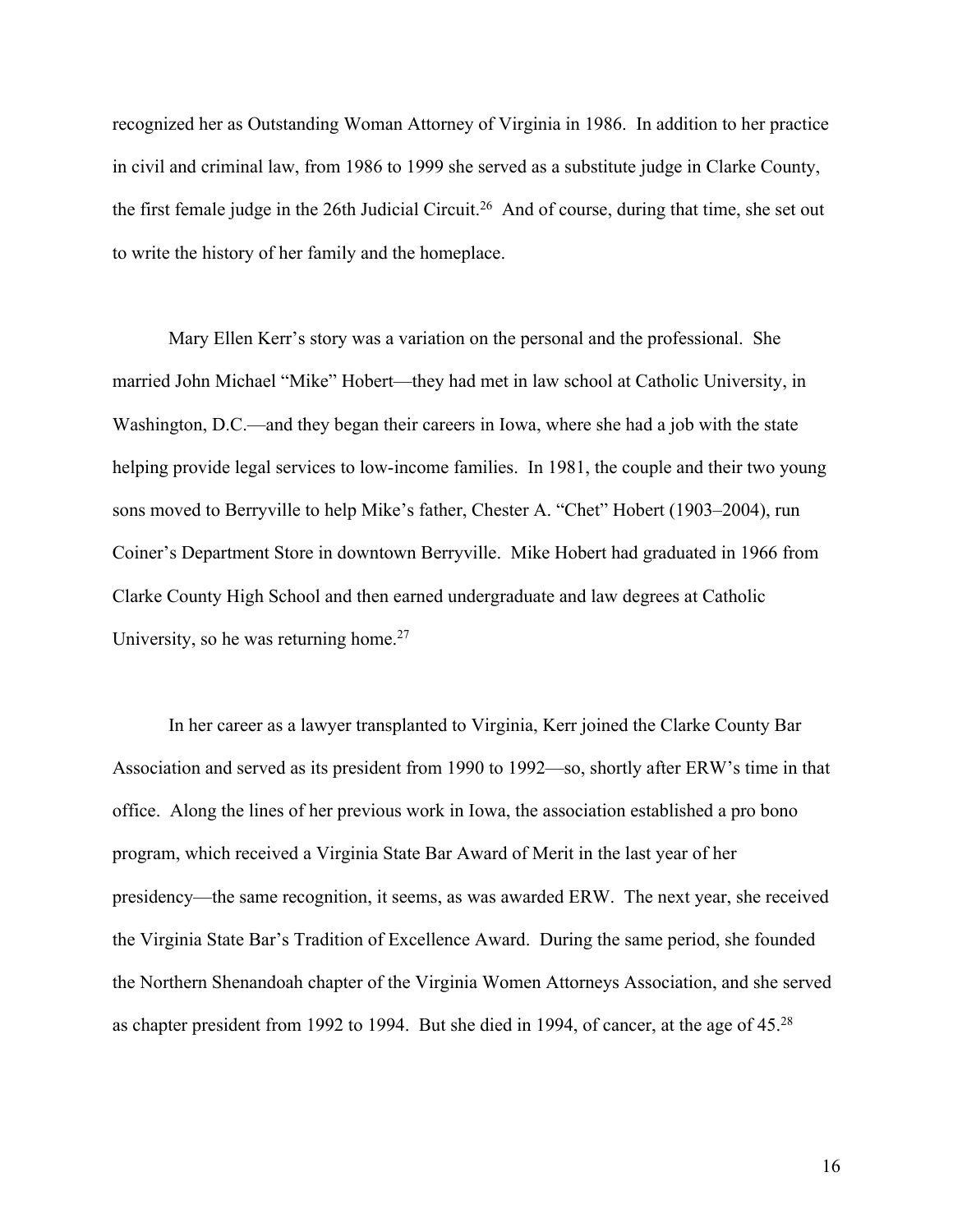The tradition of law running in the family, as well as the newer tradition of women going into the legal profession, can be seen in Suzanne "Suni" M. Perka, Clarke County's commonwealth's attorney since 1998. She grew up in Fairfax and went to the University of Virginia. Her father, Douglass Sorrel Mackall III (1931– ), is a lawyer. In fact, like ERW, she comes from a family of lawyers, albeit not as long a legacy.29 And like ERW's forebears, she has taken up the post of county prosecutor, filling a post previously held by ERW's father and, before him, two other descendants of Dr. John McCormick.

Suni Perka sees her role as county prosecutor, in the language of local writer Cynthia Cather Burton, in this way: "As fierce as she is in the courtroom, Perka also prides herself on being sensitive and fair—not only to crime victims, but to defendants as well."<sup>30</sup> We might see her positioning herself at a midway point—well, not quite midway, to be sure—between a hardnosed prosecutor and a role that her two female predecessors played in the legal profession in the county, in their pro bono work on behalf of low-income citizens. Then again, this description of her also resembles somewhat that of ERW's father at his retirement.

Be that as it may, she is serving in no marginal place in the profession, as a substitute judge as ERW did or as a juvenile judge as cousin Rose Mortimer Ellzey MacDonald did. Rather, she has been elected by the voters to look after the interests of the community in seeing that, in the great adversarial game, the dance of the prosecution and the defense in criminal trials, the prosecution side be effectively represented. And the two female lawyers in the class of 1982—even Cousin Rose, back in the 1920s—played the pioneer roles that made Suni Perka possible. So while ERW left no children—while her father left no grandchildren—to carry on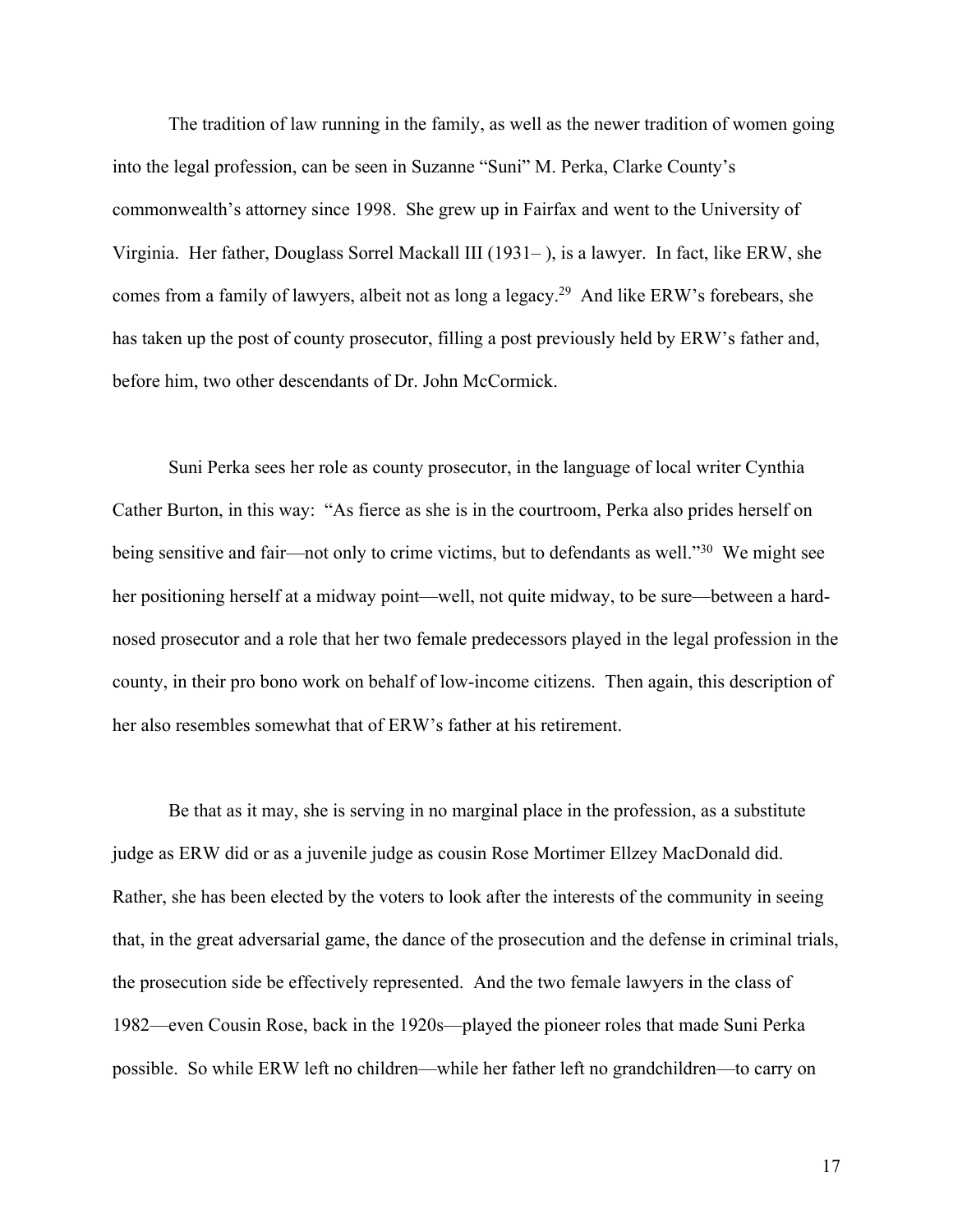the family tradition, today's commonwealth's attorney carries it on in Clarke County in their stead.

Law and medicine are among the leading learned professions; and Clermont has been home to distinguished people, one after another, in both professions. Even before there was a "Clermont," and long before there was a Clarke County, Dr. John McCormick was living just a few miles away and presumably tending to neighbors and other patients in the Clark County area.

The very founders of Clarke County included Dr. Cyrus McCormick, who made the journey to Richmond as part of the delegation of three who went there to make the case for a new county before the General Assembly. His brothers were leading citizens who led the new county. Men of subsequent generations served as medical doctors in the service of the Confederate States of America and the United States of America. Two others in those subsequent generations served quarter-century hitches as commonwealth's attorney for Clarke County. Clermont has stood out in these matters both in its representation in the professions and in those same individuals' connections to the big events of local, regional, and U.S. history.

In the 1730s and '40s, Dr. John McCormick was himself a "new and strange being" as a newcomer with expertise in medicine in a frontier community in western Virginia. In the 1980s, Elizabeth Rust Williams was a "new and strange being" in pioneering a female presence in the legal profession in her hometown and county. From one to the other, stretching across the larger part of three centuries, they capture for us key lineaments in the growth of a county, a state, and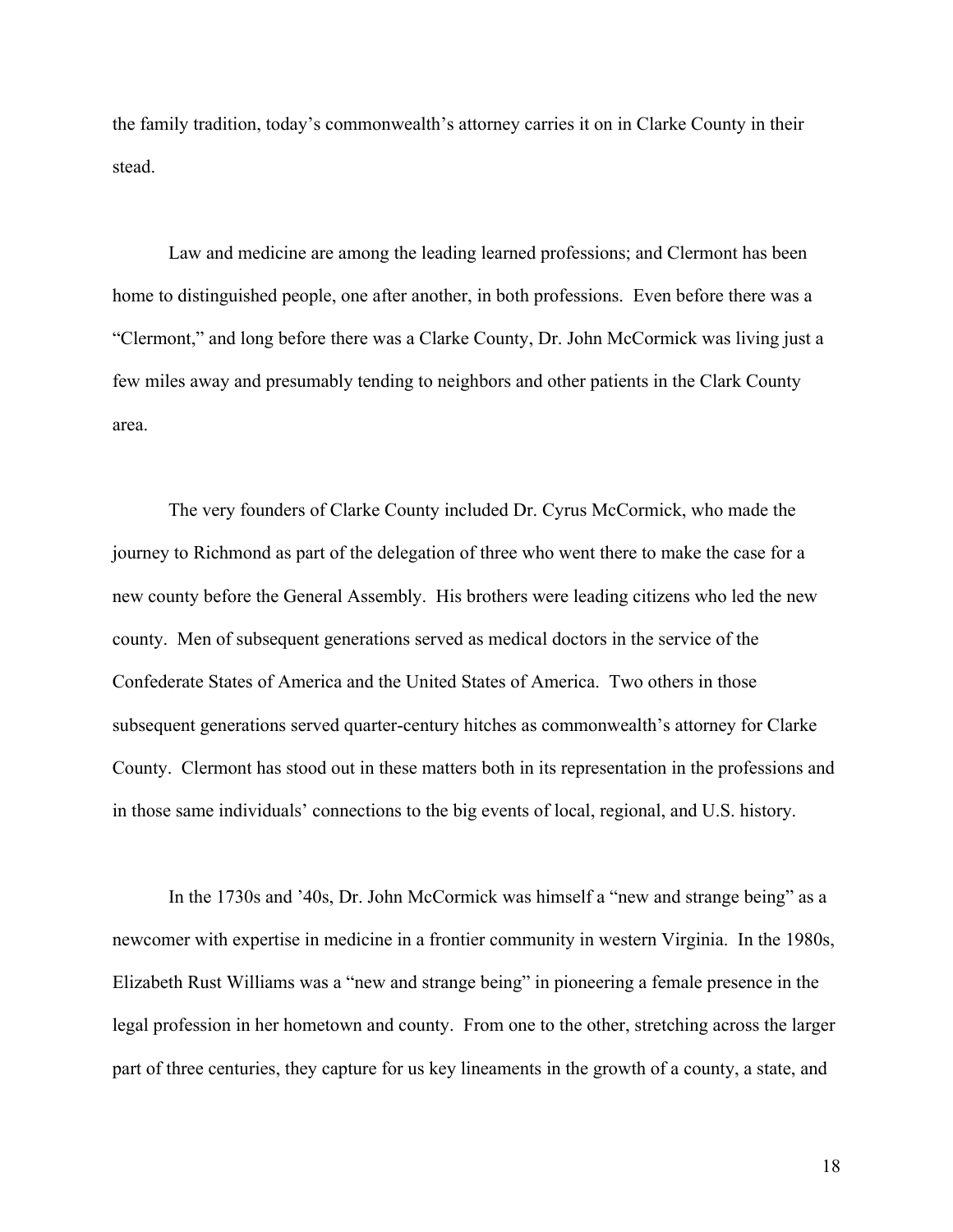even a nation.

Yet the story does not end with the people we have names for and stories about. The mass migration out of Clarke County from the Civil War through World War II must have taken people to places where they could more readily become doctors and lawyers. Might there be white women who made their way out of Virginia to places it was more feasible to follow one of those careers? Might a reunion of people who grew up in but left Josephine City identify one or more men and women who, knowing their prospects of training to be lawyers or doctors in Virginia were dismal, left to follow their dreams elsewhere?31 Any such people might become important to the full story of law, medicine, and Clermont over the course of the many generations.

#### **Notes**

1. I first wrote up that material in an essay by that title, published in 1994, which in revised form I published in a book: Peter Wallenstein, *Blue Laws and Black Codes: Conflict, Courts, and Change in Twentieth-Century Virginia* (Charlottesville: University of Virginia Press, 2004). Chapter 3 is "These New and Strange Beings: Race, Sex, and the Legal Profession, 1870s–1970s."

2. My main source to chart the outlines of the McCormick family history has to be ERW's *Clermont: The McCormick Family Farm, 1750, at Berryville, Virginia: A History of the*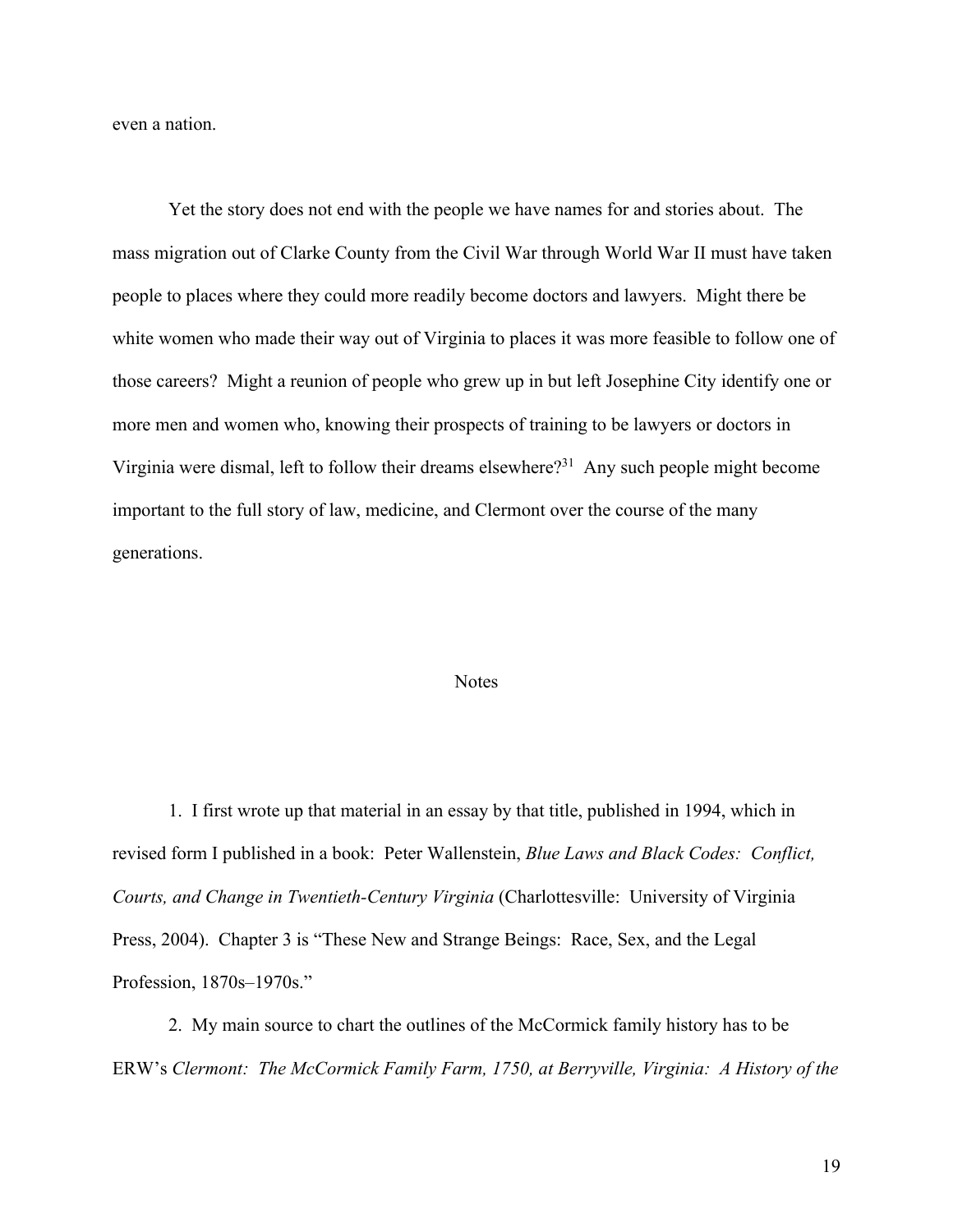*People and the Place*. Citations, however, are tricky. She begins with page 1 not only in the Foreword but also in the section "The People" and again with "The Place," as well as later in her compilation as she pulls in copies of material, for example, from previous writings on her subject. So my citations here will reflect that start-again style. Her descriptions in this paragraph are from Foreword 1.

3. People 6.

4. Place 3.

5. Foreword 3.

6. People 1.

7. David Hackett Fischer, *Albion's Seed: Four British Folkways in America* (New York: Oxford University Press, 1989), 605–51.

8. People 1. For Edinburgh, she cites Rose M. E. MacDonald, *Clarke County, A Daughter of Frederick: A History of Early Families and Homes* (Berryville: Blue Ridge Press, 1943), 7. For Dublin, she cites J. E. Norris, *History of the Lower Shenandoah Valley Counties of Frederick, Berkeley, Jefferson, and Clark* (Chicago, 1890), 627. Another source claiming the school to have been Dublin is Wyndham B. Blanton, *Medicine in Virginia in the Eighteenth Century* (Richmond: Garrett and Massie, 1931; reprinted 1980), 85, 392, but his source, too, is Norris.

9. I have this extraordinarily valuable information out of the kindness of Dr. Joseph Whitehorne, a colleague in the Clermont enterprise, who brought it to my attention, supplying me a copy of the report at the Clermont Forum in June 2011, where I was able to incorporate it into my talk. Thanks, Joe!

10. People 1–2 (quotation at 2); Place 1–4, 9.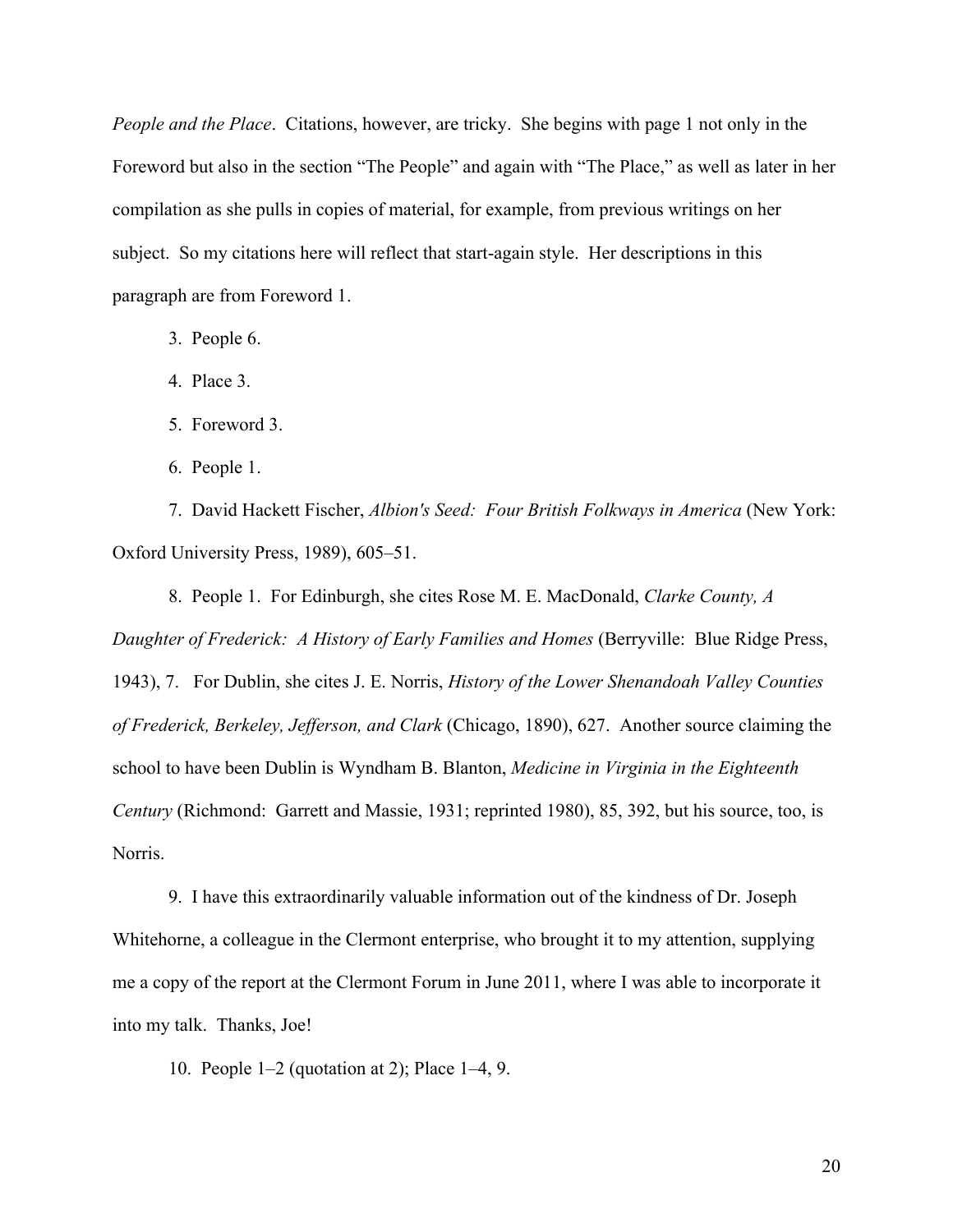11. People 4. As for the demography of mid-nineteenth-century Clarke County, it is an outlier, resembling far more the Virginia counties to its east and south than any other west of the Blue Ridge; Clarke's briefly-maintained majority-slave figure was twice as high as the next highest proportion anywhere in the vast region. The slave majority was already gone by 1850, when the census figure slipped below 50 percent—but actually, the slave and white totals were identical, and the 124 free people of color, as they were called, made up the difference, so at mid-century Clarke, like many Virginia counties to its southeast, was majority black and, at the same time, majority "free." (In 1840, the white proportion was only 45 percent, with another 2.5 percent free people of color.) Census of 1840, 36–38; Census of 1850, 256. The slave percentage continued to slip in the 1850s; and then the black percentage dropped sharply over the generations to follow, down every census in both absolute numbers and proportions (aside from the undercount blip in 1870) until the 1950s.

12. Warren R. Hofstra, *A Separate Place: The Formation of Clarke County, Virginia* (1986; Madison, Wis.: Madison House Publishers, 1999), Appendix A; Norris, *History of the Lower Shenandoah Valley*, 628.

13. Norris, *History of the Lower Shenandoah Valley*, 628.

14. Norris, *History of the Lower Shenandoah Valley*, 628.

15. Joseph H. Crute Jr., *Confederate Staff Officers, 1861-1865* (Powhatan, Va.: Derwent Books, 1982), 153. Crute would have drawn that information from the U.S. War Department's *List of Staff Officers of the Confederate Army, 1861–1865* (Washington, D.C.: Government Printing Office, 1891), 108. My thanks to Joseph Pierro—my former graduate student, and a redoubtable Civil War historian—for tracking down this information about the short military career of Dr. Charles. It modifies, appearing to move up the man's death by ten months—and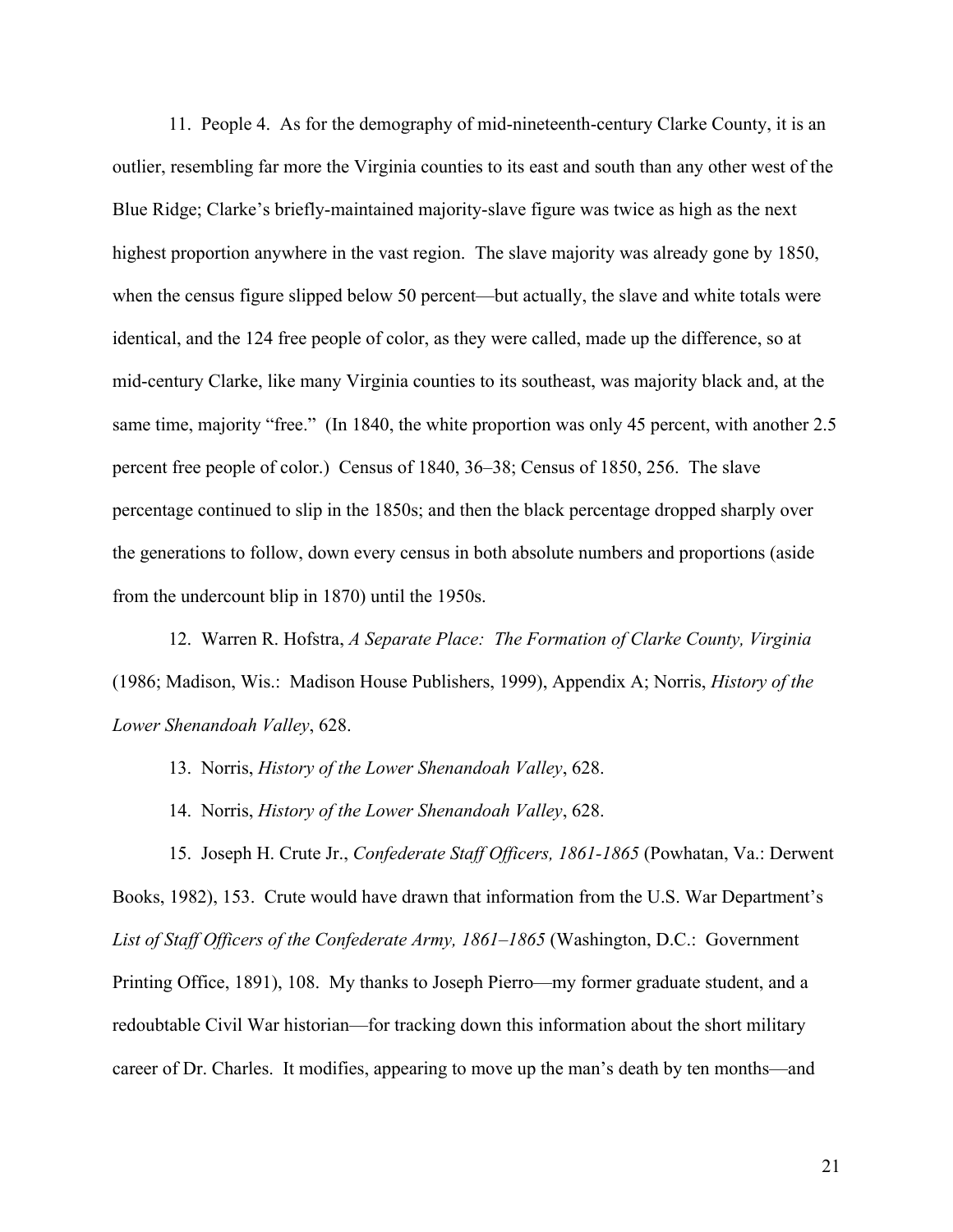expands—the information given in Norris. As for General Pillow, his career in general and whereabouts in spring 1861 can be perused in Nathaniel C. Hughes Jr. and Roy P. Stonesifer, *The Life and Wars of Gideon J. Pillow* (Chapel Hill: University of North Carolina Press, 1993).

16. Norris, *History of the Lower Shenandoah Valley*, 628; Joseph W. A. Whitehorne, "Clermont as Military Witness" (a companion paper written for Clermont Forum and Trust), 13 (and sources).

17. Thomas D. Gold, *History of Clarke County, Virginia and Its Connection with the War Between the States* (Berryville, 1914), 313–18.

18. Norris, *History of the Lower Shenandoah Valley*, 628. The *Biographical Directory of the American Congress* includes entries on the two Judge Parkers. Other men of the McCormick lineage, not mentioned in this paper, also became lawyers. Among those figures whose portraits appear on the walls of the courthouse are Samuel McCormick (1849–1937), a son of Francis; Charles McCormick Brown (1862–1938), son of Ann McCormick Brown; and another Hugh Holmes McCormick (1875–1939), son of Marshall McCormick.

19. Allen W. Moger, *Virginia: Bourbonism to Byrd, 1870–1925* (Charlottesville: University Press of Virginia, 1968), 56, 97–98, 110, 356. The other sponsor, in the House of Delegates, was William A. Anderson of Rockbridge County.

20. People 5, 7; news clippings about JJM in the ERW collection.

21. People 5–6; "Society Honors County Educator," *Clarke Courier*, 6 April 1939: 1, 16, in the ERW collection.

22. Foreword 4; "Society Honors County Educator." Widely adopted, I'm guessing, as a preferred text in Virginia history was her *Then and Now in Dixie: History of Virginia for Boys and Girls* (Boston: Ginn and Company, 1933). This matter—one of power and policy and the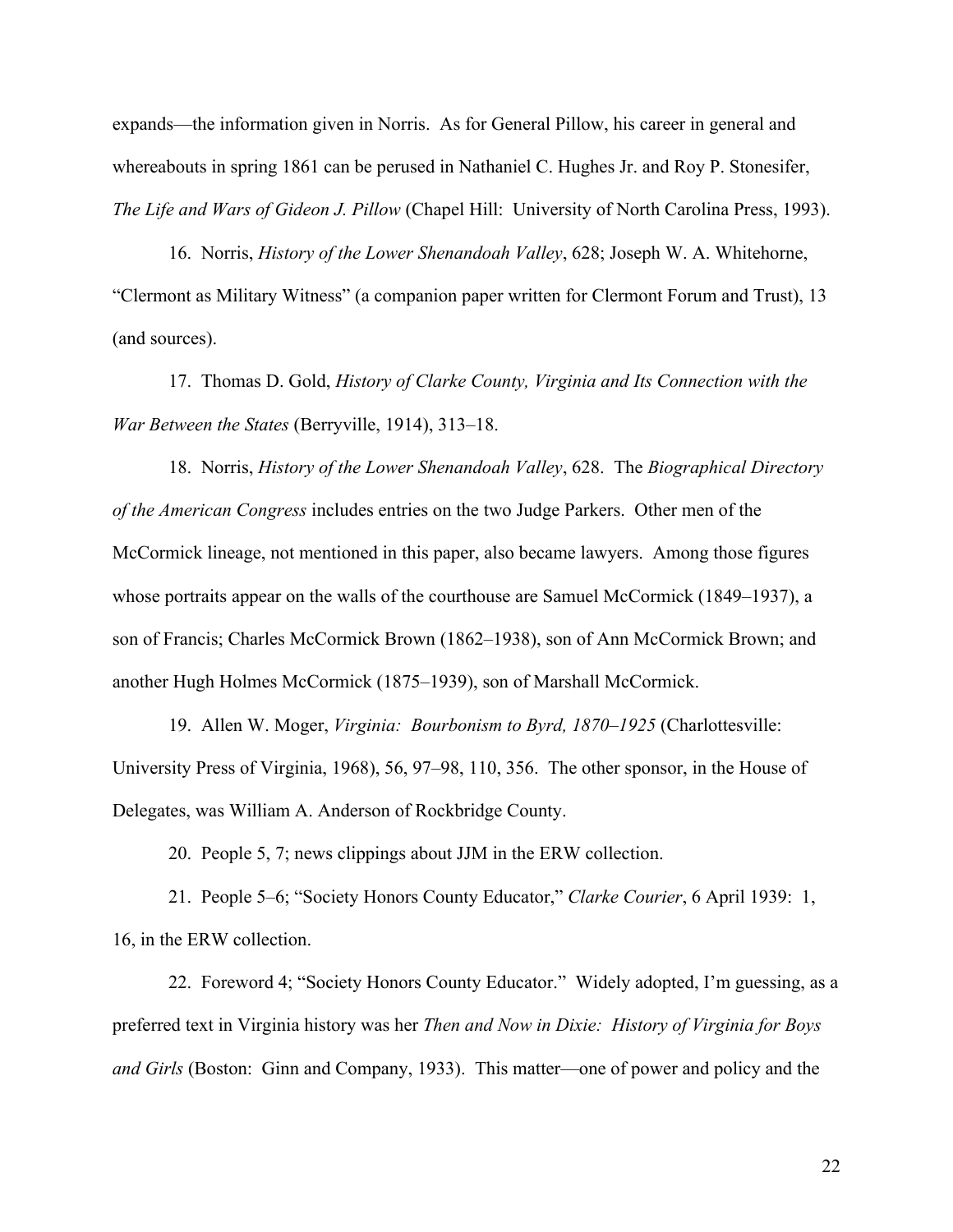creation, and then the transmission, of culture across generations—warrants further exploration, though down a different path than a paper on law and medicine.

23. Undated clippings in the Clermont archives (my thanks to archivist Mary Morris), including Marcia Sterago, "Know Your Neighbors" column; "William To Retire This Year as Commonwealth's Attorney"; and Lulu Williams, "Williams Ends 36-Year Career as Prosecutor" (source of the lengthy quote).

24. Laura Oleniacz, "It's a Tie: Female Lawyers Co-Pioneers in Clarke," *Winchester Star*, 29 November 2008.

25. Wallenstein, *Blue Laws and Black Codes*, especially 75–81.

26. Obituary, *Winchester Star*, 10 July 2004.

27. Oleniacz, "It's a Tie."

28. Oleniacz, "It's a Tie."

29. Cynthia Cather Burton, "Suni Perka: Clarke County Crime Fighter, " *Flair* (Winter 2009): 19.

30. Burton, "Suni Perka."

31. In 1950, black residents made up 17 percent of the country's aggregate population, and the absolute number was less than one-third the figure from a century earlier. See Note 11 above.